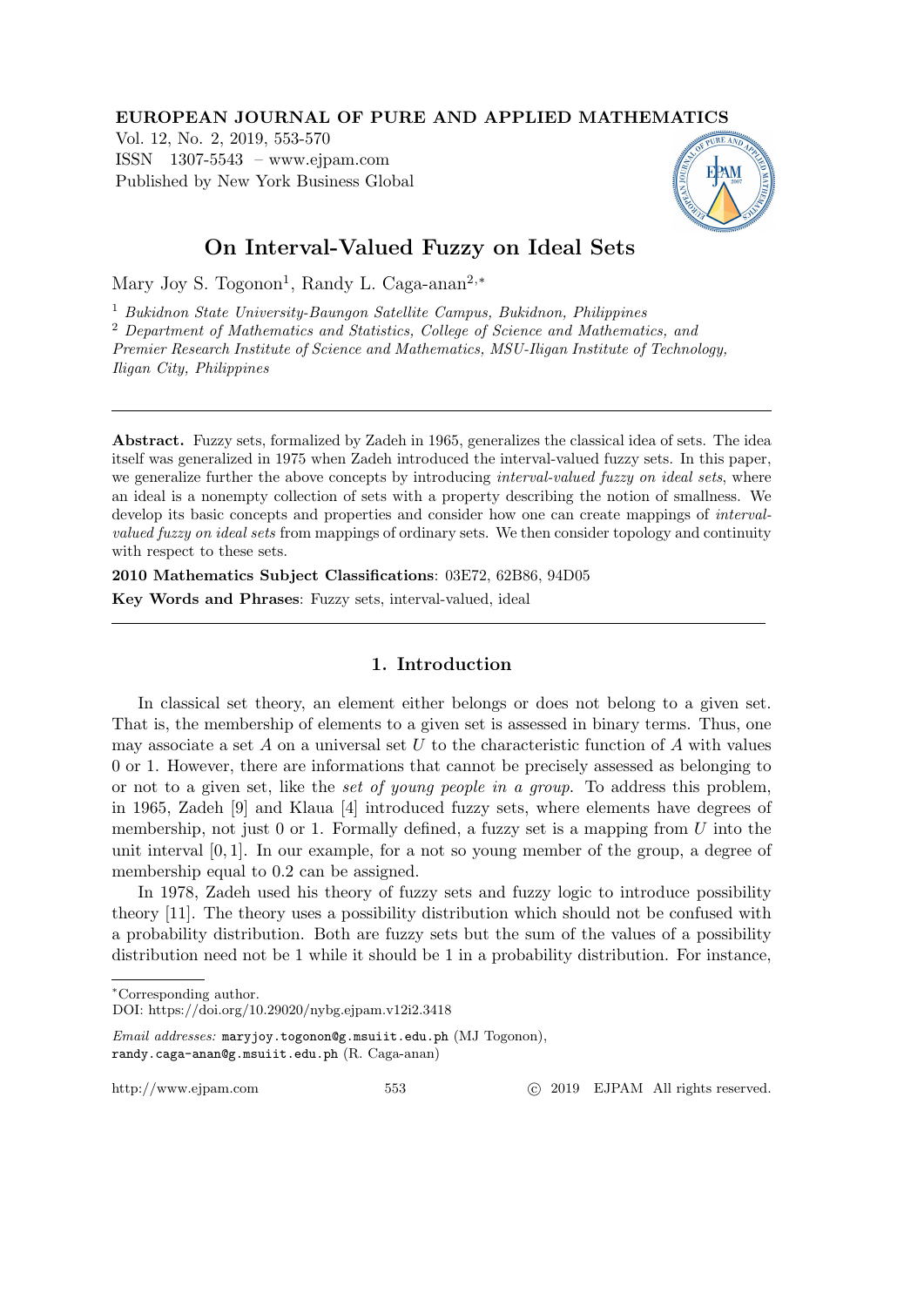we may assign a value of 0.4 for the possibility that tomorrow there will be rain and a value of 0.7 for the possibility that tomorrow will be sunny. The sum of these two possibilities is already greater than 1, but our assignment may represent best the information that we know about what will be the weather for tomorrow. Informations like these, with a lot of uncertainties, are not suited to be expressed using a probability distribution.

Now, consider the possibility that tomorrow there will be rain and at the same time it will be sunny. This case is not impossible as it happens rarely in the Philippines. But its possibility should be far less than any of the two separate possibilities. We could not just give it a value equal to the minimum of the two separate possibilities. Expressing information like this motivated the introduction of fuzzy on ideal sets in [6] by Mernilo and Caga-anan. An *ideal* here is a nonempty collection of subsets of a set  $X$ , denoted by  $\mathcal{I}(X)$ , that satisfies:

- i.  $A \in \mathcal{I}(X)$  and  $B \subseteq A$  implies  $B \in \mathcal{I}(X)$ ; and
- ii.  $A \in \mathcal{I}(X)$  and  $B \in \mathcal{I}(X)$  implies  $A \cup B \in \mathcal{I}(X)$ .

The first property is the reason why an ideal is said to be a collection of sets that are considered small. Ideal spaces were first studied by Kuratowski [5] and Vaidyanathaswamy [8].

Formally, given a nonempty set X and an ideal  $\mathcal{I}(X)$  on X, a fuzzy on ideal set is a mapping  $\mu : \mathcal{I}(X) \to [0, 1]$  such that:

- i.  $\mu(\emptyset) = 0$ ; and
- ii. for nonempty sets  $A, B \in \mathcal{I}(X)$ , with  $A \subseteq B$ , we have  $\mu(B) \leq \mu(A)$ .

The set of all such  $\mu$  is denoted by  $I^{\mathcal{I}(X)}$ . Observe that the reverse inequality  $\mu(B) \leq \mu(A)$ encapsulates the preceding idea that the possibility that tomorrow there will be rain and at the same time it will be sunny should not just be equal to the minimum of the separate possibilies as it could be far less. It is also important to note that the preceding definition does not define a measure. For  $A \subseteq B$ , a measure m should have  $m(A) \leq m(B)$ , not the reverse inequality, as in our definition. Moreover, any fuzzy set  $\alpha$  defined on a set X can be embedded as an element of  $I^{\mathcal{P}(X)}$  by associating it with the fuzzy on ideal set  $\mu_{\alpha}$ defined by

$$
\mu_{\alpha}(A) = \begin{cases} \alpha(x), & \text{if } A = \{x\}, x \in X \\ 0, & \text{otherwise,} \end{cases}
$$

where  $\mathcal{P}(X)$  is the powerset of X-the largest ideal of X. Thus, fuzzy on ideal sets generalize fuzzy sets.

With regard to uncertainty, there are cases that even the assigning of degrees of membership on a fuzzy set or fuzzy on ideal set has its own uncertainties. In these cases, it is better to give the degree of membership as an interval rather than as a single number. For instance, when one is estimating the age of a person, one has a better chance of capturing the real age by giving a possible range of the age rather than estimating it with a single number. This way, one captures the imprecision better. This lead to the introduction of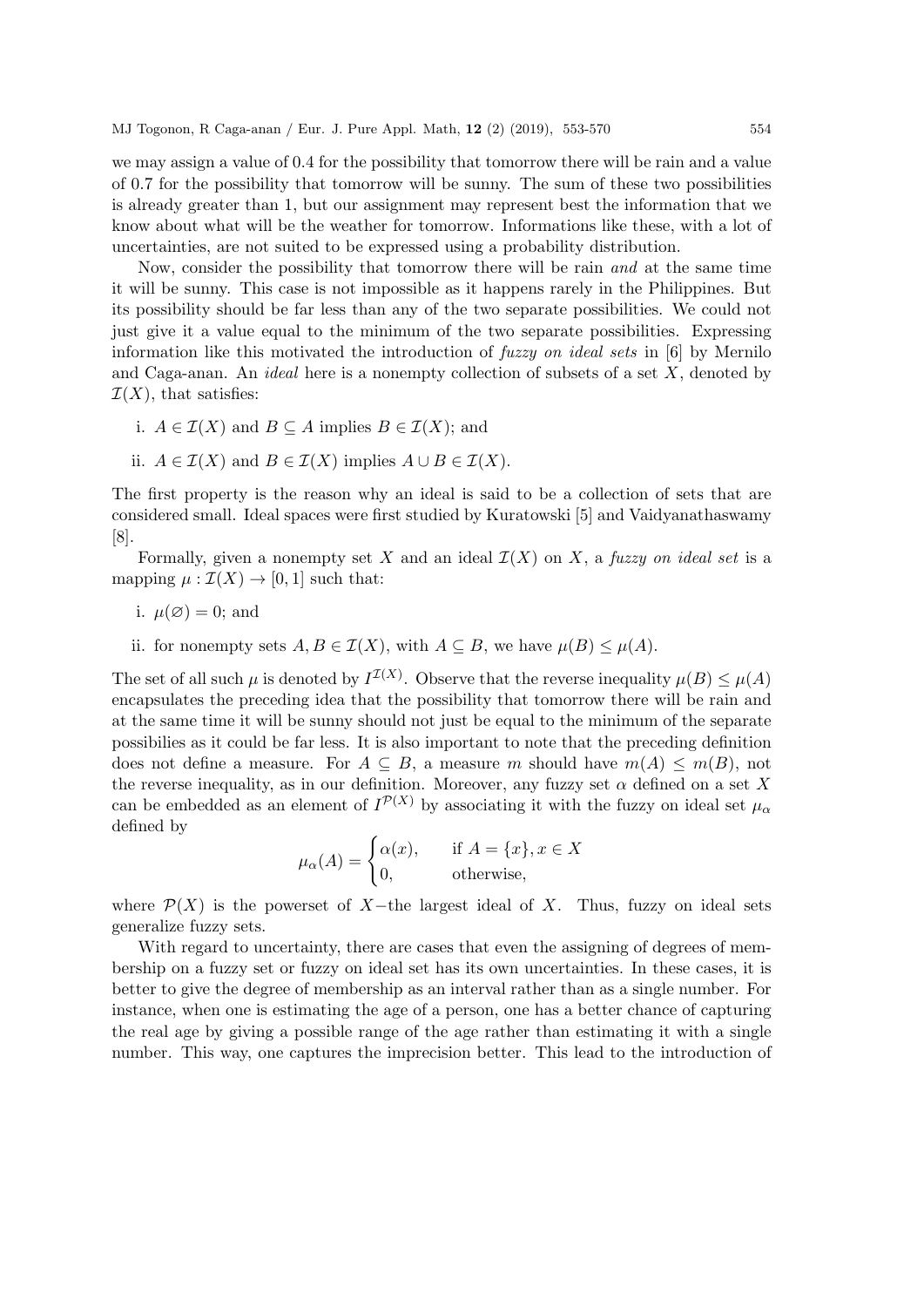interval-valued fuzzy sets in 1975 by Zadeh [10]. In that same year, it was also considered by Grattan-Guiness [2], Jahn [3] and Sambuc [7].

In this study, we introduce and develop the *interval-valued fuzzy on ideal sets*. This concept generalizes the above discussed fuzzy sets, fuzzy on ideal sets, and interval-valued fuzzy sets. We formally define it in the next section.

### 2. Basic concepts and properties

Let us first introduce some useful notations. We denote by  $\mathscr I$  the set of all closed subintervals of [0,1]. For  $\alpha \in \mathscr{I}$ , let  $\alpha^-$  be the left endpoint of  $\alpha$  and  $\alpha^+$  be the right endpoint of  $\alpha$ , so that  $\alpha = [\alpha^-, \alpha^+]$ . Let  $\alpha_1 = [\alpha_1^-, \alpha_1^+]$  and  $\alpha_2 = [\alpha_2^-, \alpha_2^+]$  be closed subintervals of  $\mathscr{I}$ . We use the inequality notation " $\leq_I$ ", say  $\alpha_1 \leq_I \alpha_2$ , to mean  $\alpha_1^- \leq \alpha_2^$ and  $\alpha_1^+ \leq \alpha_2^+$ . Let A be an index set and  $\alpha_i \in \mathscr{I}$ , for each  $i \in \mathcal{A}$ . We define the supremum of  $\alpha_i$  by  $\sup_{i \in \mathcal{A}} \alpha_i = [\sup_{i \in \mathcal{A}}$  $\alpha_i^-, \text{ sup}$ i∈A  $\alpha_i^+$  and the infimum of  $\alpha_i$  by  $\inf_{i \in \mathcal{A}} \alpha_i = \left[ \inf_{i \in \mathcal{A}} \alpha_i^-, \inf_{i \in \mathcal{A}} \alpha_i^+ \right]$ . We define formally an interval-valued fuzzy on ideal set as follows.

**Definition 1.** Let X be a nonempty set and  $\mathcal{I}(X)$  be an ideal on X. An interval-valued **fuzzy on ideal set** (briefly an **IVFI set**) is a mapping  $\hat{\iota} : \mathcal{I}(X) \to \mathcal{I}$  that satisfies the following:

- i.  $\widehat{\iota}(\varnothing) = [0, 0]$ ; and
- ii. for nonempty sets  $A, B \in \mathcal{I}(X)$  with  $A \subseteq B$ ,

 $\widehat{\iota}(B) \leq_I \widehat{\iota}(A).$ 

We denote the set of all such  $\widehat{\iota}$  by  $\mathscr{I}^{\mathcal{I}(X)}$ .

Remark 1. In a similar way that fuzzy on ideal sets generalize fuzzy sets, as discussed above, IVFI sets generalize interval-valued fuzzy sets.

**Example 1.** Let X be a nonempty set and  $\pi$  :  $X \to \mathscr{I}$  be an interval-valued fuzzy set. We can define an IVFI set  $\hat{\pi} : \mathcal{P}(X) \to \mathcal{I}$  by

$$
\widehat{\pi}(A) = \begin{cases} [0,0], & \text{if } A = \emptyset; \\ \inf_{x \in A} \pi(x), & \text{if } A \neq \emptyset, A \in \mathcal{P}(X). \end{cases}
$$

This is similar to the **guaranteed possibility** given in  $[1]$ .

We call an IVFI set  $\hat{\iota} : \mathcal{I}(X) \to \mathcal{I}$  with the property that for all nonempty set  $A \in \mathcal{I}(X)$ ,  $\widehat{\iota}(A) = \inf_{x \in A} \widehat{\iota}(\{x\})$ , a guaranteed possibility IVFI set.

**Remark 2.** Let X be a nonempty set and  $\mathcal{I}(X)$  be an ideal on X. We denote by  $\tilde{0}_{\mathcal{I}(X)}$ the IVFI set  $0_{\mathcal{I}(X)} : \mathcal{I}(X) \to \{[0,0]\}$  and by  $1_{\mathcal{I}(X)}$  the IVFI set

$$
\widetilde{1}_{\mathcal{I}(X)}(A) = \begin{cases} [0,0], & \text{if } A = \varnothing; \\ [1,1], & \text{if } A \neq \varnothing, \ A \in \mathcal{I}(X). \end{cases}
$$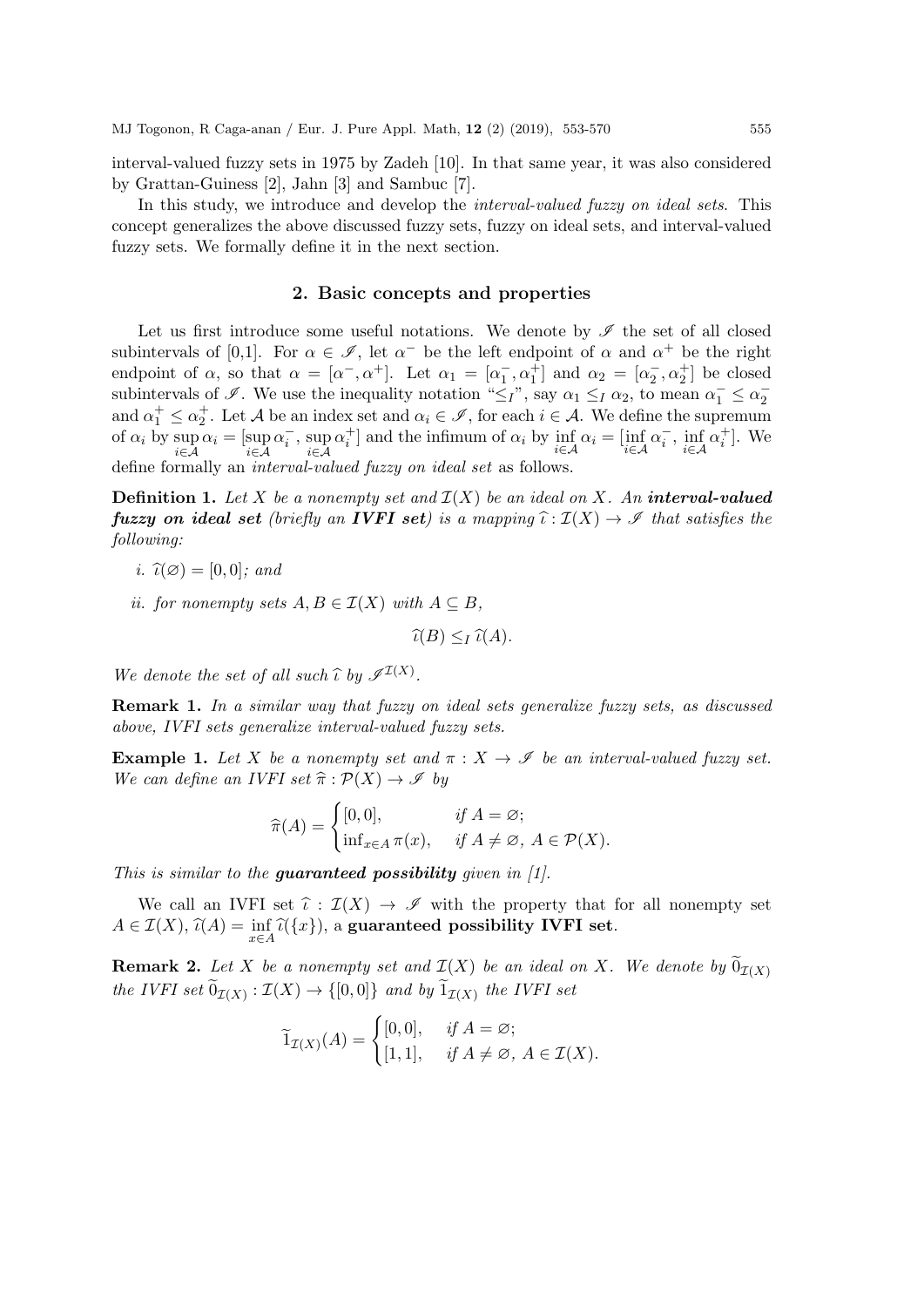Next, we define some relational operators between IVFI sets.

**Definition 2.** Let X be a nonempty set and  $\mathcal{I}(X)$  be an ideal on X. Let  $\widehat{\iota}, \widehat{\tau} \in \mathscr{I}^{\mathcal{I}(X)}$ . We say

- (i)  $\hat{\iota}$  is a **subset** of  $\hat{\tau}$ , denoted by  $\hat{\iota} \leq \hat{\tau}$ , if  $\hat{\iota}(A) \leq I \hat{\tau}(A)$ , for all  $A \in \mathcal{I}(X)$ ; and
- (ii)  $\hat{\iota}$  is equal to  $\hat{\tau}$ , denoted by  $\hat{\iota} = \hat{\tau}$ , if  $\hat{\iota}(A) = \hat{\tau}(A)$ , for all  $A \in \mathcal{I}(X)$ .

Remark 3. To avoid confusion, we summarize first our "inequality" notations.

- i. The symbol " $\leq$ " for the usual inequality with the real numbers.
- ii. The symbol " $\leq_l$ " for the inequality with intervals.
- iii. The symbol  $\ll$ " to denote the subset relation with IVFI sets.

Next, we define complement, union, and intersection of IVFI sets. We then prove that the resulting mappings are also IVFI sets, showing that our definitions are well-defined.

**Definition 3.** Let X be a nonempty set and  $\mathcal{I}(X)$  be an ideal on X. Let  $\hat{\iota} \in \mathcal{I}^{I(X)}$ . The complement of  $\hat{\iota}$  denoted by  $\hat{\iota}^c$  is defined by  $\hat{\iota}^c(\alpha) = [0, 0]$  and for every nonempty set **complement** of  $\hat{\iota}$ , denoted by  $\hat{\iota}^c$ , is defined by,  $\hat{\iota}^c(\emptyset) = [0,0]$  and for every nonempty set  $\Lambda \subset \mathcal{T}(X)$  $A \in \mathcal{I}(X),$ 

$$
\widehat{\iota}^c(A) = \left[ \inf_{x \in A} \left\{ 1 - [\widehat{\iota}(\{x\})]^+ \right\}, \inf_{x \in A} \left\{ 1 - [\widehat{\iota}(\{x\})]^-\right\} \right].
$$

**Proposition 1.** Let X be a nonempty set and  $\mathcal{I}(X)$  be an ideal on X. If  $\hat{\iota} \in \mathcal{I}^{\mathcal{I}(X)}$ , then the complement of  $\hat{\iota}$  is an *WEI* set the complement of  $\hat{\iota}$  is an IVFI set.

Proof. Let  $\hat{\iota} \in \mathcal{I}^{I(X)}$ . Let  $A \in \mathcal{I}(X)$ ,  $x \in A$  and  $\hat{\iota}(\{x\}) = [[\tilde{\iota}(\{x\})]^- , [\tilde{\iota}(\{x\})]^+ ]$ . Since  $[\hat{\iota}(\{x\})]^{\perp} \leq [\hat{\iota}(\{x\})]^{\perp}$ , we have  $1 - [\hat{\iota}(\{x\})]^{\perp} \leq 1 - [\hat{\iota}(\{x\})]^{\perp}$ . Hence,

$$
\inf_{x \in A} \left\{ 1 - [\hat{\iota}(\{x\})]^+ \right\} \le \inf_{x \in A} \left\{ 1 - [\hat{\iota}(\{x\})]^-\right\},\,
$$

and indeed we have a closed interval. We need to show that the reverse inequality of an IVFI set holds. Let  $\emptyset \neq A, B \in \mathcal{I}(X)$  such that  $A \subseteq B$ . Then,  $\{1 - [\hat{\iota}(\{x\})]^{\top} : x \in A\} \subseteq$  ${1 - |\hat{u}(\{x\})| = x \in B}$  and  ${1 - |\hat{u}(\{x\})|^+ : x \in A} \subseteq {1 - |\hat{u}(\{x\})|^+ : x \in B}$ . Hence,

$$
\begin{aligned} \mathcal{C}(B) &= \left[ \inf_{x \in B} \left\{ 1 - [\tilde{\iota}(\{x\})]^+ \right\}, \inf_{x \in B} \left\{ 1 - [\tilde{\iota}(\{x\})]^-\right\} \right] \\ &\leq_I \left[ \inf_{x \in A} \left\{ 1 - [\tilde{\iota}(\{x\})]^+ \right\}, \inf_{x \in A} \left\{ 1 - [\tilde{\iota}(\{x\})]^-\right\} \right] \\ &= \tilde{\iota}^c(A). \end{aligned}
$$

Therefore,  $\hat{\iota}^c$  is an IVFI set.

**Remark 4.** For a singleton set  $A = \{x\} \in \mathcal{I}(X)$ , the preceding definition coincides with the definition of the complement of an interval-valued fuzzy set.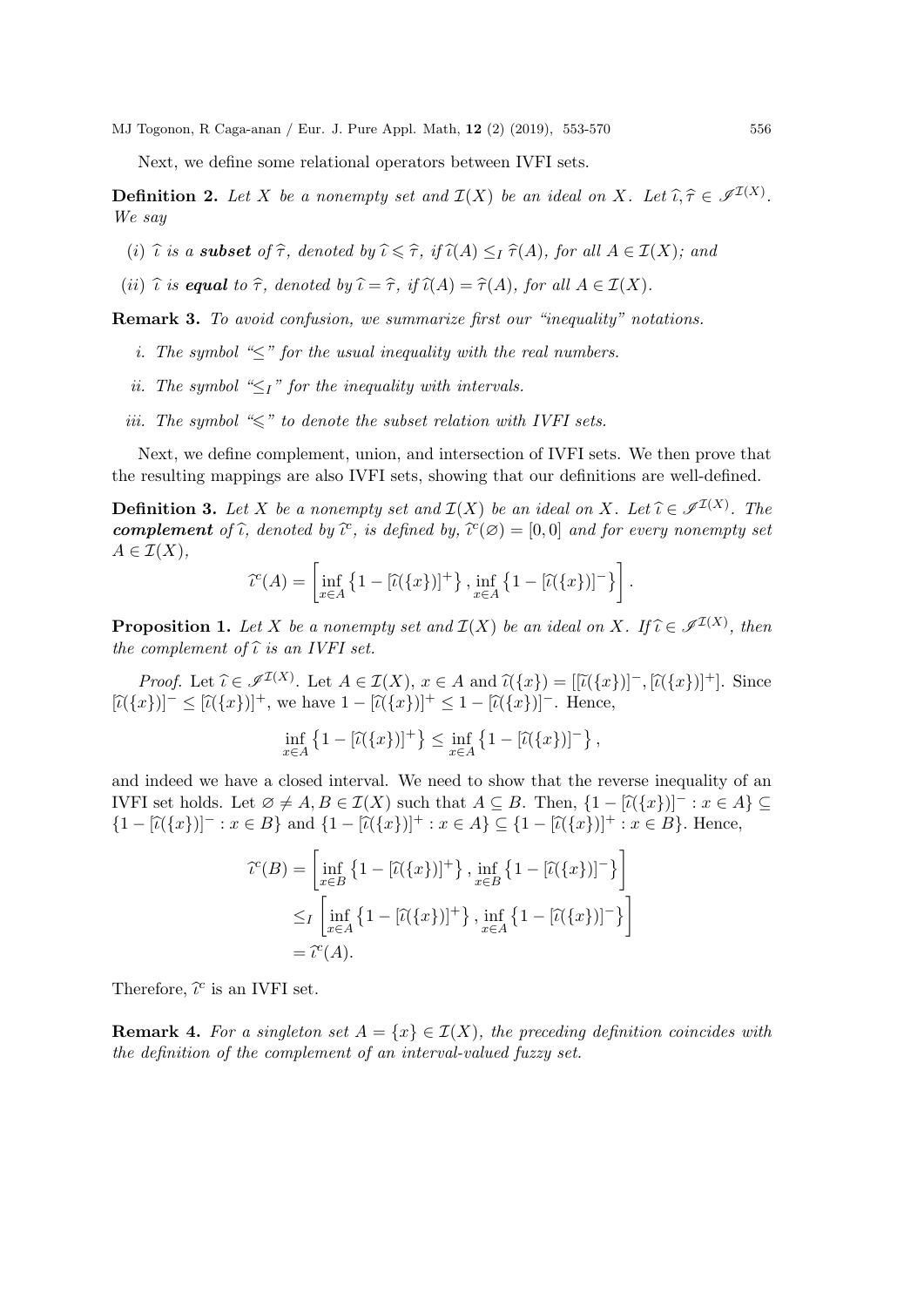**Definition 4.** Let X be a nonempty set and  $\mathcal{I}(X)$  be an ideal on X. Let  $\hat{\iota}, \hat{\tau} \in \mathcal{I}^{I(X)}$ .<br>The union and intersection of  $\hat{\iota}$  and  $\hat{\tau}$  denoted by  $\hat{\iota}/\hat{\tau}$  and  $\hat{\iota}/\hat{\tau}$  reconctively are given The union and intersection of  $\hat{\iota}$  and  $\hat{\tau}$ , denoted by  $\hat{\iota} \vee \hat{\tau}$  and  $\hat{\iota} \wedge \hat{\tau}$ , respectively, are given by

$$
(\widehat{\iota} \vee \widehat{\tau})(A) = [\max\{[\widehat{\iota}(A)]^{-}, [\widehat{\tau}(A)]^{-}\}, \max\{[\widehat{\iota}(A)]^{+}, [\widehat{\tau}(A)]^{+}\}]
$$

and

$$
(\widehat{\iota} \wedge \widehat{\tau})(A) = [\min\{[\widehat{\iota}(A)]^{-}, [\widehat{\tau}(A)]^{-}\}, \min\{[\widehat{\iota}(A)]^{+}, [\widehat{\tau}(A)]^{+}\}],
$$

for all  $A \in \mathcal{I}(X)$ , respectively.

In general, the union and intersection of a collection of IVFI sets  $\{\hat{\iota}_i : j \in J\}$ , denoted by  $\bigvee_{j\in J}\hat{\iota}_j$  and  $\bigwedge_{j\in J}\hat{\iota}_j$ , are given by

$$
\left(\bigvee_{j\in J}\widehat{\iota}_{j}\right)(A) = \left[\sup\{\left[\widehat{\iota}_{j}(A)\right]^{-}:j\in J\},\sup\{\left[\widehat{\iota}_{j}(A)\right]^{+}:j\in J\}\right]
$$

and

$$
\left(\bigwedge_{j\in J}\widehat{\iota}_j\right)(A) = [\inf\{[\widehat{\iota}_j(A)]^- : j \in J\}, \inf\{[\widehat{\iota}_j(A)]^+ : j \in J\}],
$$

for all  $A \in \mathcal{I}(X)$ , respectively.

One can easily check that the arbitrary union or intersection of IVFI sets is an IVFI set.

The following are some properties of the operations on IVFI sets.

**Theorem 1.** Let X be a nonempty set and  $\mathcal{I}(X)$  be an ideal on X. Let  $\widehat{\iota}, \widehat{\tau}, \widehat{\eta} \in \mathscr{I}^{\mathcal{I}(X)}$ .<br>Then Then,

- i. (Commutativity):  $\widehat{\iota} \vee \widehat{\tau} = \widehat{\tau} \vee \widehat{\iota}$  and  $\widehat{\iota} \wedge \widehat{\tau} = \widehat{\tau} \wedge \widehat{\iota}$ .
- ii. (Associativity):  $(\widehat{t} \vee \widehat{\tau}) \vee \widehat{\eta} = \widehat{t} \vee (\widehat{\tau} \vee \widehat{\eta})$  and  $(\widehat{t} \wedge \widehat{\tau}) \wedge \widehat{\eta} = \widehat{t} \wedge (\widehat{\tau} \wedge \widehat{\eta})$ .
- iii. (Transitivity): If  $\widehat{\iota} \leq \widehat{\tau}$  and  $\widehat{\tau} \leq \widehat{\eta}$ , then  $\widehat{\iota} \leq \widehat{\eta}$ .
- iv. (Distributivity):  $\widehat{\iota} \vee (\widehat{\tau} \wedge \widehat{\eta}) = (\widehat{\iota} \vee \widehat{\tau}) \wedge (\widehat{\iota} \vee \widehat{\eta})$  and  $\widehat{\iota} \wedge (\widehat{\tau} \vee \widehat{\eta}) = (\widehat{\iota} \wedge \widehat{\tau}) \vee (\widehat{\iota} \wedge \widehat{\eta})$
- v. (De Morgan's Law):  $(\widehat{\iota} \vee \widehat{\tau})^c = \widehat{\iota}^c \wedge \widehat{\tau}^c$  and  $(\widehat{\iota} \wedge \widehat{\tau})^c = \widehat{\iota}^c \vee \widehat{\tau}^c$

*Proof.* Let  $\hat{\iota}, \hat{\tau}, \hat{\eta} \in \mathcal{I}^{(X)}$ . Properties (i) and (ii) follows from the commutativity and positivity of the maximum and minimum approximations. Suppose that  $\hat{\iota} \leq \hat{\epsilon}$  and  $\hat{\epsilon} \leq \hat{\epsilon}$ associativity of the maximum and minimum operations. Suppose that  $\hat{\iota} \leq \hat{\tau}$  and  $\hat{\tau} \leq \hat{\eta}$ . Then for all  $A \in \mathcal{I}(X)$ ,  $\widehat{\iota}(A) \leq I \widehat{\tau}(A)$  and  $\widehat{\tau}(A) \leq I \widehat{\eta}(A)$ , which implies that  $\widehat{\iota}(A) \leq I \widehat{\eta}(A)$ , for all  $A \in \mathcal{I}(X)$ . That is,  $\hat{\iota} \leq \hat{\eta}$ , easily proving (*iii*). To prove (*iv*), let  $A \in \mathcal{I}(X)$  and consider that

$$
(\widehat{\iota} \vee (\widehat{\tau} \wedge \widehat{\eta}))(A) = [\max \{ [\widehat{\iota}(A)]^- , [(\widehat{\tau} \wedge \widehat{\eta})(A)]^- \}, \max \{ [\widehat{\iota}(A)]^+, [(\widehat{\tau} \wedge \widehat{\eta})(A)]^+ \} ]
$$
  
= [\max \{ [\widehat{\iota}(A)]^- , \min \{ [\widehat{\tau}(A)]^- , [\widehat{\eta}(A)]^- \} \}, \max \{ [\widehat{\iota}(A)]^+, \min \{ [\widehat{\tau}(A)]^+, [\widehat{\eta}(A)]^+ \} \}].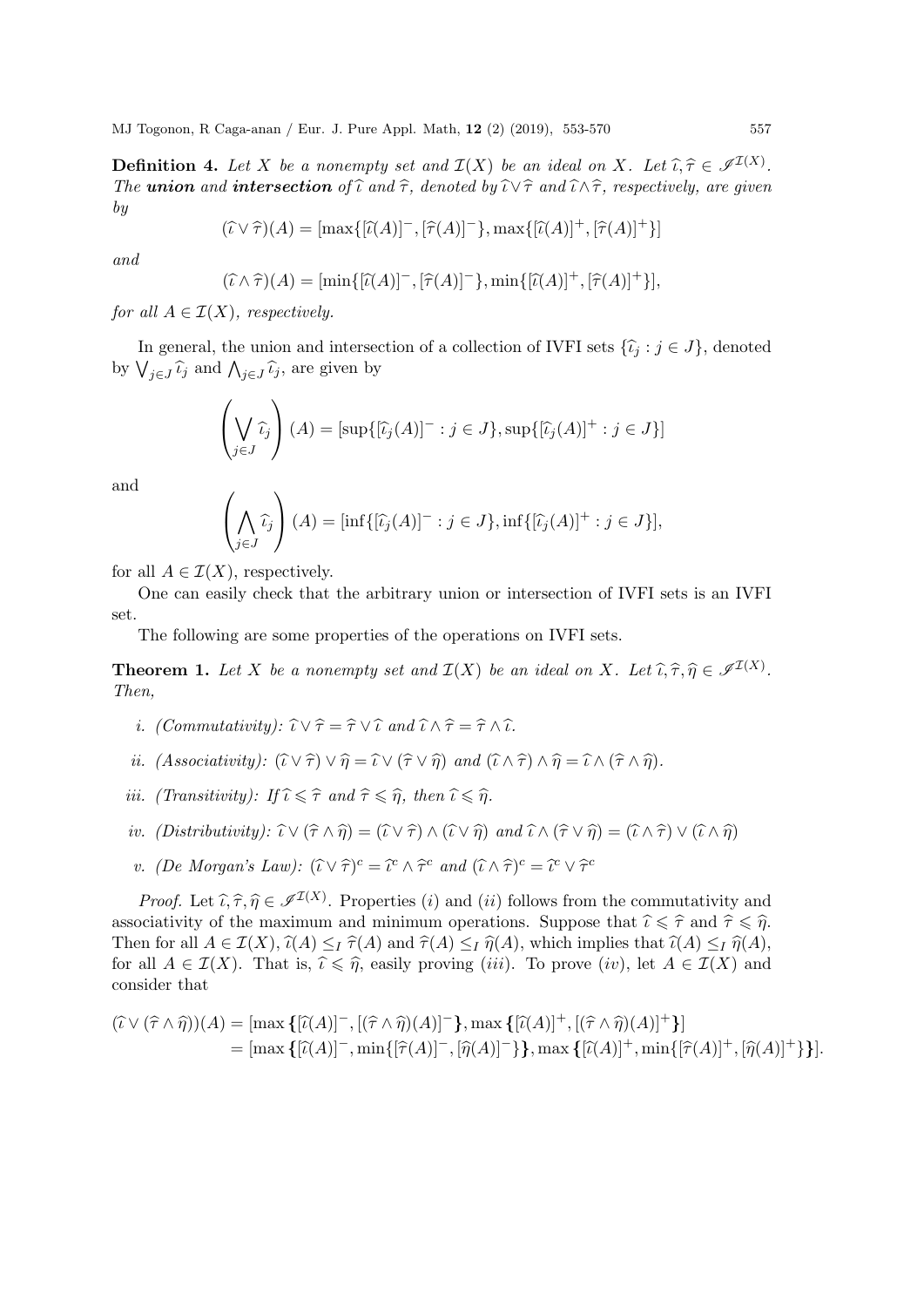We consider two cases. First, if  $\widehat{\tau}(A) \leq I \widehat{\eta}(A)$ , then

$$
(\widehat{\iota} \vee (\widehat{\tau} \wedge \widehat{\eta}))(A) = [\max\{[\widehat{\iota}(A)]^{-},[\widehat{\tau}(A)]^{-}\},\max\{[\widehat{\iota}(A)]^{+},[\widehat{\tau}(A)]^{+}\}].
$$

Second, if  $\widehat{\eta}(A) \leq I \widehat{\tau}(A)$ , then

$$
(\widehat{\iota} \vee (\widehat{\tau} \wedge \widehat{\eta}))(A) = [\max\{[\widehat{\iota}(A)]^{-},[\widehat{\eta}(A)]^{-}\},\max\{[\widehat{\iota}(A)]^{+},[\widehat{\eta}(A)]^{+}\}].
$$

Summarizing the two cases, we have

$$
(\hat{\iota} \vee (\hat{\tau} \wedge \hat{\eta}))(A) = [\min \{ \max\{[\hat{\iota}(A)]^{-}, [\hat{\tau}(A)]^{-}\}, \max\{[\hat{\iota}(A)]^{-}, [\hat{\eta}(A)]^{-}\}\},\
$$

$$
\min \{ \max\{[\hat{\iota}(A)]^{+}, [\hat{\tau}(A)]^{+}\}, \max\{[\hat{\iota}(A)]^{+}, [\hat{\eta}(A)]^{+}\}\} ]
$$

$$
= ((\hat{\iota} \vee \hat{\tau}) \wedge (\hat{\iota} \vee \hat{\eta}))(A).
$$

Thus,  $\widehat{\iota} \vee (\widehat{\tau} \wedge \widehat{\eta}) = (\widehat{\iota} \vee \widehat{\tau}) \wedge (\widehat{\iota} \vee \widehat{\eta})$ . Similarly, we can show that  $\widehat{\iota} \wedge (\widehat{\tau} \vee \widehat{\eta}) = (\widehat{\iota} \wedge \widehat{\tau}) \vee (\widehat{\iota} \wedge \widehat{\eta})$ . To prove  $(v)$ , let  $\emptyset \neq A \in \mathcal{I}(X)$  and note that

$$
(\widehat{\iota} \vee \widehat{\tau})^c(A) = \Big[ \inf_{x \in A} \Big\{ 1 - [(\widehat{\iota} \vee \widehat{\tau})(\{x\})]^+ \Big\}, \inf_{x \in A} \Big\{ 1 - [(\widehat{\iota} \vee \widehat{\tau})(\{x\})]^-\Big\} \Big]
$$
  
= 
$$
\Big[ \inf_{x \in A} \Big\{ 1 - \max\{ [\widehat{\iota}(\{x\})]^+, [\widehat{\tau}(\{x\})]^+\} \Big\}, \inf_{x \in A} \Big\{ 1 - \max\{ [\widehat{\iota}(\{x\})]^-, [\widehat{\tau}(\{x\})]^-\} \Big\} \Big].
$$

We also consider two cases. First, if  $\hat{\tau}(\{x\}) \leq I \hat{\iota}(\{x\})$ , then

$$
(\widehat{\iota} \vee \widehat{\tau})^c(A) = \left[ \inf_{x \in A} \left\{ 1 - [\widehat{\iota}(\{x\})]^+ \right\}, \inf_{x \in A} \left\{ 1 - [\widehat{\iota}(\{x\})]^-\right\} \right].
$$

Second, if  $\widehat{\iota}(\{x\}) \leq I \widehat{\tau}(\{x\})$ , then

$$
(\widehat{\iota} \vee \widehat{\tau})^c(A) = \left[ \inf_{x \in A} \left\{ 1 - [\widehat{\tau}(\{x\})]^+ \right\}, \inf_{x \in A} \left\{ 1 - [\widehat{\tau}(\{x\})]^- \right\} \right].
$$

Combining the two cases, we have

$$
(\widehat{\iota} \vee \widehat{\tau})^c(A) = \Big[\min\Big\{\inf_{x \in A} \Big\{1 - [\widehat{\iota}(\{x\})]^+\Big\}, \inf_{x \in A} \Big\{1 - [\widehat{\tau}(\{x\})]^+\Big\}\Big\},\
$$

$$
\min\Big\{\inf_{x \in A} \Big\{1 - [\widehat{\iota}(\{x\})]^-\Big\}, \inf_{x \in A} \Big\{1 - [\widehat{\tau}(\{x\})]^-\Big\}\Big\}
$$

$$
= (\widehat{\iota}^c \wedge \widehat{\tau}^c)(A).
$$

Hence,  $(\hat{i} \vee \hat{\tau})^c = \hat{i}^c \wedge \hat{\tau}^c$ . Using the same argument, we can also show that  $(\hat{i} \wedge \hat{\tau})^c = \hat{i}^c \vee \hat{\tau}^c$ , and our proof is complete.

The next theorem states some interesting properties of the complement of IVFI sets.

**Theorem 2.** Let X be a nonempty set and  $\mathcal{I}(X)$  be an ideal on X. Let  $\hat{\iota}, \hat{\tau} \in \mathcal{I}^{I(X)}$ .<br>Then Then,

i.  $\widehat{\iota} \leqslant (\widehat{\iota}^c)^c;$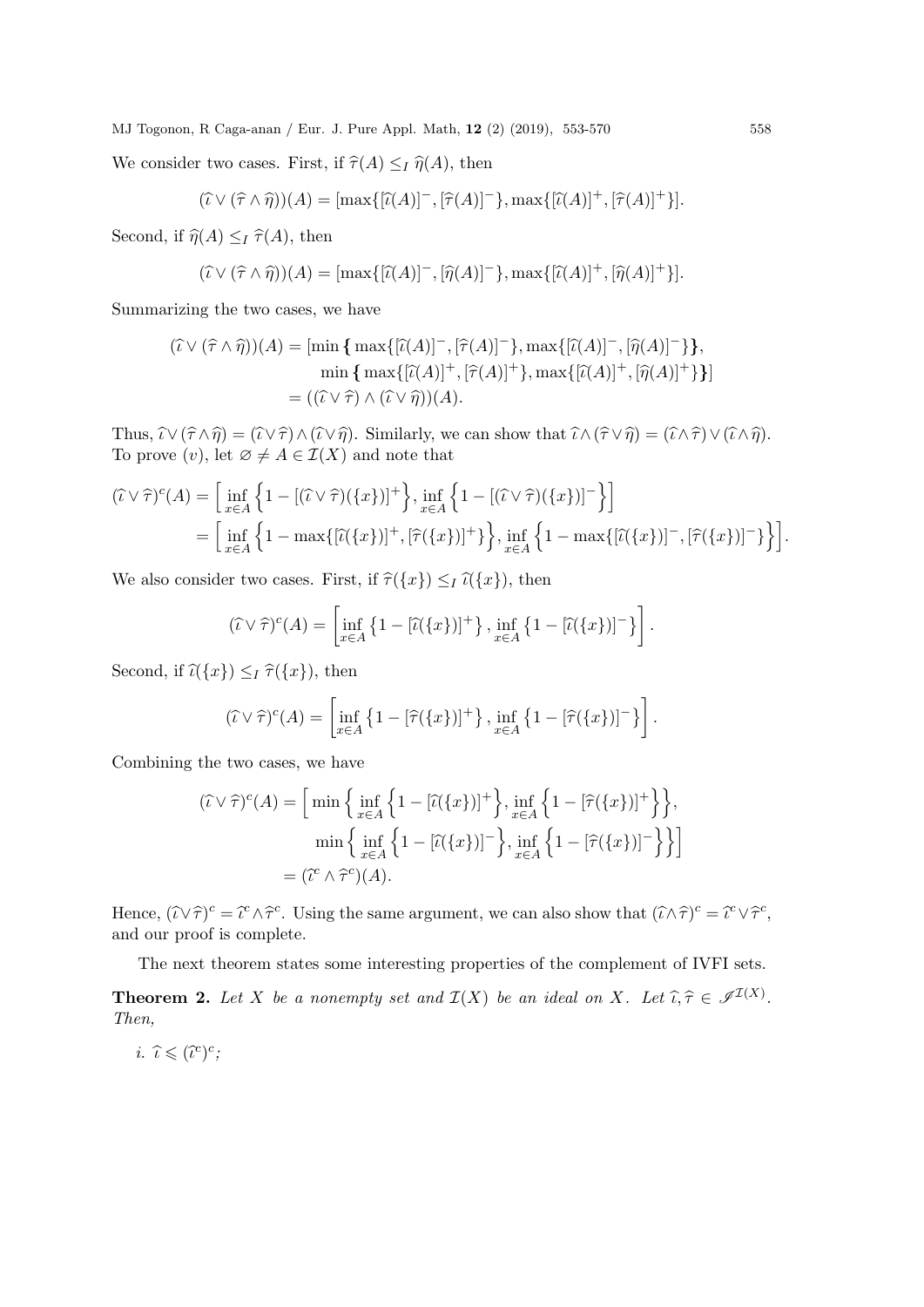ii.  $\hat{\iota} = (\hat{\iota}^c)^c$  if and only if  $\hat{\iota}$  is a guaranteed possibility IVFI set; and iii. if  $\widehat{\iota} \leq \widehat{\tau}$ , then  $\widehat{\tau}^c \leq \widehat{\iota}^c$ .

*Proof.* Let  $\hat{\iota} \in \mathcal{I}^{I(X)}$  and  $\emptyset \neq A \in I(X)$ . Note first that for singleton sets  $\{x\} \in I(X)$ , we have  $\widehat{\iota}^c({x}) = [1 - [\widehat{\iota}({x})]^+, 1 - [\widehat{\iota}({x})^-]$ . Then, consider that

$$
(\tilde{\iota}^{c})^{c}(A) = \Big[\inf_{x \in A} \Big\{ 1 - [\tilde{\iota}^{c}(\{x\})]^{+}\Big\}, \inf_{x \in A} \Big\{ 1 - [\tilde{\iota}^{c}(\{x\})]^{-}\Big\}\Big] = \Big[\inf_{x \in A} \Big\{ 1 - (1 - [\tilde{\iota}(\{x\})]^{-})\Big\}, \inf_{x \in A} \Big\{ 1 - (1 - \tilde{\iota}((\{x\})]^{+})\Big\}\Big] = \Big[\inf_{x \in A} [\tilde{\iota}(\{x\})]^{-}, \inf_{x \in A} [\tilde{\iota}(\{x\})]^{+}\Big].
$$
 (1)

Since  $\hat{\iota}$  is an IVFI set, the reverse inequality property implies that

$$
\widehat{\iota}(A) = [[\widehat{\iota}(A)]^-, [\widehat{\iota}(A)]^+] \leq I \left[ \inf_{x \in A} [\widehat{\iota}(\{x\})]^-, \inf_{x \in A} [\widehat{\iota}(\{x\})]^+ \right].
$$

Thus,  $\hat{\iota} \leq (\hat{\iota}^c)^c$ , proving (*i*). To prove (*ii*), recall first the definition of a guaranteed<br>proveibility WEI at often Example 1. Now guaranteed that  $\hat{\iota} = (\hat{\iota}^c)^c$ . Then  $\hat{\iota}^d$   $(1) = (\hat{\iota}^c)^c (4)$ . possibility IVFI set after Example 1. Now, suppose that  $\hat{\iota} = (\hat{\iota}^c)^c$ . Then,  $\hat{\iota}(A) = (\hat{\iota}^c)^c(A)$ , for all  $A \in \mathcal{I}(X)$ . Note from (1) that for  $\alpha \neq A \in \mathcal{I}(X)$ . for all  $A \in \mathcal{I}(X)$ . Note from (1) that for  $\emptyset \neq A \in \mathcal{I}(X)$ ,

$$
(\tilde{\iota}^c)^c(A) = \Big[\inf_{x \in A} [\tilde{\iota}(\{x\})]^-, \inf_{x \in A} [\tilde{\iota}(\{x\})]^+\Big].
$$

Thus,  $\widehat{\iota}(A) = \left[ \inf_{x \in A} [\widehat{\iota}(\{x\})]^-, \inf_{x \in A} [\widehat{\iota}(\{x\})]^+ \right] = \inf_{x \in A} \widehat{\iota}(\{x\})$ . That is,  $\widehat{\iota}$  is a guaranteed possibility IVFI set. Conversely, suppose that  $\hat{\iota}(A) = \left[ \inf_{x \in A} \hat{\iota}(\{x\})^-, \inf_{x \in A} \hat{\iota}(\{x\})^+ \right]$ , for  $\emptyset \neq A \in \mathcal{I}(X)$ . Then by (1),  $\widehat{\iota}(A) = (\widehat{\iota}^c)^c(A)$ . Thus,  $\widehat{\iota} = (\widehat{\iota}^c)^c$ . To prove (*iii*), suppose that  $\hat{\iota} \leq \hat{\tau}$ . Let  $\emptyset \neq A \in \mathcal{I}(X)$ . Then,  $\hat{\iota}(\{x\}) \leq_I \hat{\tau}(\{x\})$ , for all  $x \in A$ . Thus, for every  $x \in A$ ,

$$
\left[1-[\widehat{\tau}(\{x\})]^+, 1-[\widehat{\tau}(\{x\})]^{-}\right] \leq I \left[1-[\widehat{\iota}(\{x\})]^+, 1-[\widehat{\iota}(\{x\})]^{-}\right].
$$

Hence,

$$
\Big[\inf_{x\in A}\Big\{1-[\widehat{\tau}(\{x\})]^+\Big\},\inf_{x\in A}\Big\{1-[\widehat{\tau}(\{x\})]^-\Big\}\Big]\leq I\Big[\inf_{x\in A}\Big\{1-[\widehat{\iota}(\{x\})]^+\Big\},\inf_{x\in A}\Big\{1-[\widehat{\iota}(\{x\})]^-\Big\}\Big].
$$

Thus,  $\hat{\tau}^c(A) \leq_I \hat{\iota}^c(A)$ , for all  $A \in \mathcal{I}(X)$ . Therefore,  $\hat{\tau}^c \leq \hat{\iota}^c$ .

# 3. Mappings

Let X and Y be nonempty sets and  $f : X \to Y$  be a mapping. Moreover, let  $\mathcal{I}(X)$ and  $\mathcal{I}(Y)$  be ideals on X and Y, respectively. We define the image and pre-image of the ideals under f by  $f(\mathcal{I}(X)) = \{f(A) : A \in \mathcal{I}(X)\}\$ and  $f^{-1}(\mathcal{I}(Y)) = \{A : A \subseteq f^{-1}(B), B \in \mathcal{I}(X)\}\$  $\mathcal{I}(Y)$ , where  $f(A)$  and  $f^{-1}(B)$  is the usual image and preimage of  $A \subseteq X$  and  $B \subseteq Y$ , respectively. The next theorem is important because it shows that these image and preimage of ideals are also ideals. The proof can be found in [6].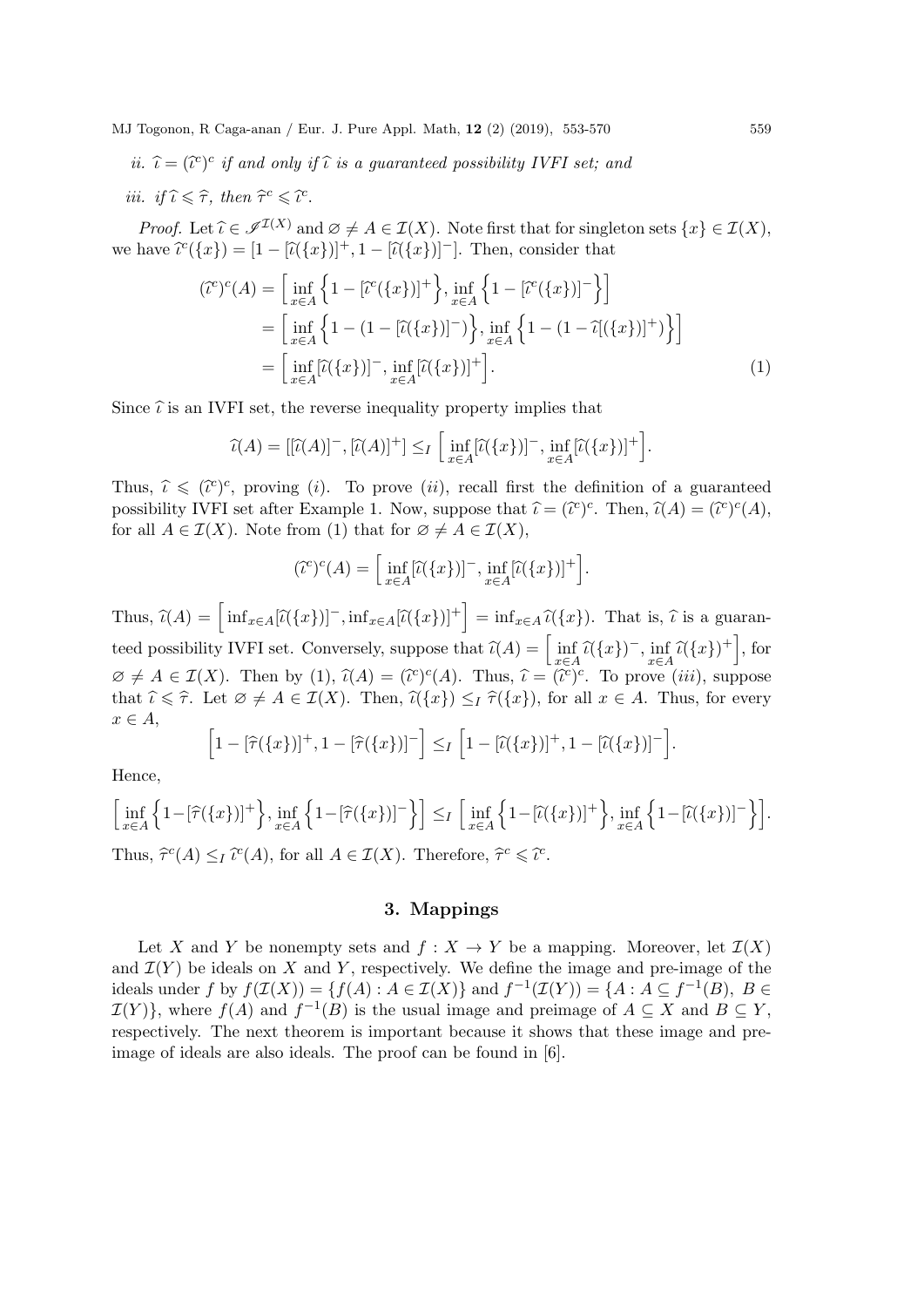**Theorem 3** ([6]). Let X and Y be nonempty sets and let  $f : X \rightarrow Y$  be a mapping. If  $\mathcal{I}(X)$  and  $\mathcal{I}(Y)$  are ideals on X and Y, respectively, then  $f(\mathcal{I}(X))$  and  $f^{-1}(\mathcal{I}(Y))$  are ideals on Y and X, respectively.

Given a mapping of two ordinary sets, we define the image and pre-image of IVFI sets. We then prove that these image and pre-image are also IVFI sets, showing that they are well-defined.

**Definition 5.** Let X and Y be nonempty sets and  $f: X \to Y$  be a mapping. Moreover, let  $\mathcal{I}(X)$  and  $\mathcal{I}(Y)$  be ideals on X and Y, respectively.

i. If  $\hat{\iota} \in \mathscr{I}^{I(X)}$ , then the **image** of  $\hat{\iota}$  under f, denoted by f[ $\hat{\iota}$ ], is the mapping f[ $\hat{\iota}$ ] :  $f(\mathcal{I}(X)) \to \mathscr{I}$  given by

$$
(f[\tilde{\iota}]) (B) = \left[ \sup_{A \in S} [\tilde{\iota}(A)]^-, \sup_{A \in S} [\tilde{\iota}(A)]^+ \right],
$$

where  $S = \{A \in \mathcal{I}(X) : f(A) = B\}.$ 

*ii.* If  $\hat{\tau} \in \mathscr{I}^{\mathcal{I}(Y)}$ , then the **pre-image** of  $\hat{\tau}$  under f, denoted by  $f^{-1}[\hat{\tau}]$ , is the mapping  $f^{-1}[\hat{\tau}]$ ,  $f^{-1}(\tau(Y))$ ,  $\hat{\mathscr{I}}$  given by  $f^{-1}[\hat{\tau}] : f^{-1}(\mathcal{I}(Y)) \to \mathscr{I}$  given by

$$
(f^{-1}[\hat{\tau}])(A) = (\hat{\tau} \circ f)(A),
$$

where  $(\widehat{\tau} \circ f)(A)$  is the composition  $\widehat{\tau}(f(A))$ .

Let  $B \in f(\mathcal{I}(X))$  and  $S = \{A \in \mathcal{I}(X) : f(A) = B\}$ . If  $B = \emptyset$ , then  $S = \{\emptyset\}$ , and so  $\sup_{A\in S} \hat{\iota}(A) = [0,0].$  Also, if  $\varnothing = A \in f^{-1}(\mathcal{I}(Y)),$  then  $f(A) = \varnothing$  and so  $\hat{\tau}(f(A)) = [0,0].$ A∈S Hence, we have the following remark.

**Remark 5.** Let X and Y be nonempty sets and  $f : X \to Y$  be a mapping. Let  $\hat{\iota}$  and  $\hat{\tau}$  be IVFI sets in  $\mathscr{I}^{I(X)}$  and  $\mathscr{I}^{I(Y)}$ , respectively. Then, we have  $f[\hat{\iota}](\emptyset) = [0,0]$  and  $f^{-1}[\hat{\tau}](\emptyset) = [0,0]$  $f^{-1}[\hat{\tau}](\varnothing) = [0, 0].$ 

**Theorem 4.** Let X and Y be nonempty sets and  $f : X \to Y$  be a mapping. Let  $\hat{\iota}$  and  $\hat{\tau}$ be IVFI sets defined on the ideals  $\mathcal{I}(X)$  and  $\mathcal{I}(Y)$ , respectively. Then,  $f[\tilde{\iota}]$  and  $f^{-1}[\tilde{\tau}]$  are<br>*IVFI* sets defined on the ideals  $f(\mathcal{I}(Y))$  and  $f^{-1}(\mathcal{I}(Y))$ , respectively. *IVFI* sets defined on the ideals  $f(\mathcal{I}(X))$  and  $f^{-1}(\mathcal{I}(Y))$ , respectively.

*Proof.* We first show that  $f[\tilde{\iota}]$  is an IVFI set defined on the ideal  $f(\mathcal{I}(X))$ . Let  $\emptyset \neq B_1, B_2 \in f(\mathcal{I}(X))$  such that  $B_1 \subseteq B_2$ . Let  $S_1 = \{A \in \mathcal{I}(X) : f(A) = B_1\}$  and  $S_2 = \{A \in \mathcal{I}(X) : f(A) = B_2\}.$  Since  $\mathcal{I}(X)$  is an ideal, for every  $A \in \mathcal{I}(X)$  such that  $f(A) = B_2$ , there exists  $A_1 \in \mathcal{I}(X)$  such that  $A_1 \subseteq A$  and  $f(A_1) = B_1$ . Since  $\hat{\iota}$  is an IVFI set and  $A_1 \subseteq A$ , we have  $\hat{\iota}(A) \leq_I \hat{\iota}(A_1)$ . Hence,  $\sup_{A \in S_2} \hat{\iota}(A) \leq_I \sup_{A_1 \in S_1} \hat{\iota}(A_1)$ .<br>Thus  $f(\hat{\iota}(A)) \leq_I f(\hat{\iota}(A))$ . Therefore, with Bennell 5 and Theorem 2,  $f(\hat{\iota})$  is an IVEI Thus,  $f[\hat{l}(B_2) \leq I f[\hat{l}(B_1)]$ . Therefore, with Remark 5 and Theorem 3,  $f[\hat{l}]$  is an IVFI set defined on the ideal  $f(\mathcal{I}(X))$ . Next, to show that  $f^{-1}[\hat{\tau}]$  is an IVFI set defined on<br>the ideal  $f^{-1}(\tau(V))$  let  $A, A \subset f^{-1}(\tau(V))$  such that  $A \subset A$ . Then  $f(A) \subset f(A)$ the ideal  $f^{-1}(\mathcal{I}(Y))$ , let  $A, A_1 \in f^{-1}(\mathcal{I}(Y))$  such that  $A_1 \subseteq A$ . Then,  $f(A_1) \subseteq f(A)$ and  $f(A_1), f(A) \in \mathcal{I}(Y)$ . Since  $\hat{\tau}$  is an IVFI set on  $\mathcal{I}(Y)$ ,  $\hat{\tau}(f(A)) \leq I \hat{\tau}(f(A))$ . Thus,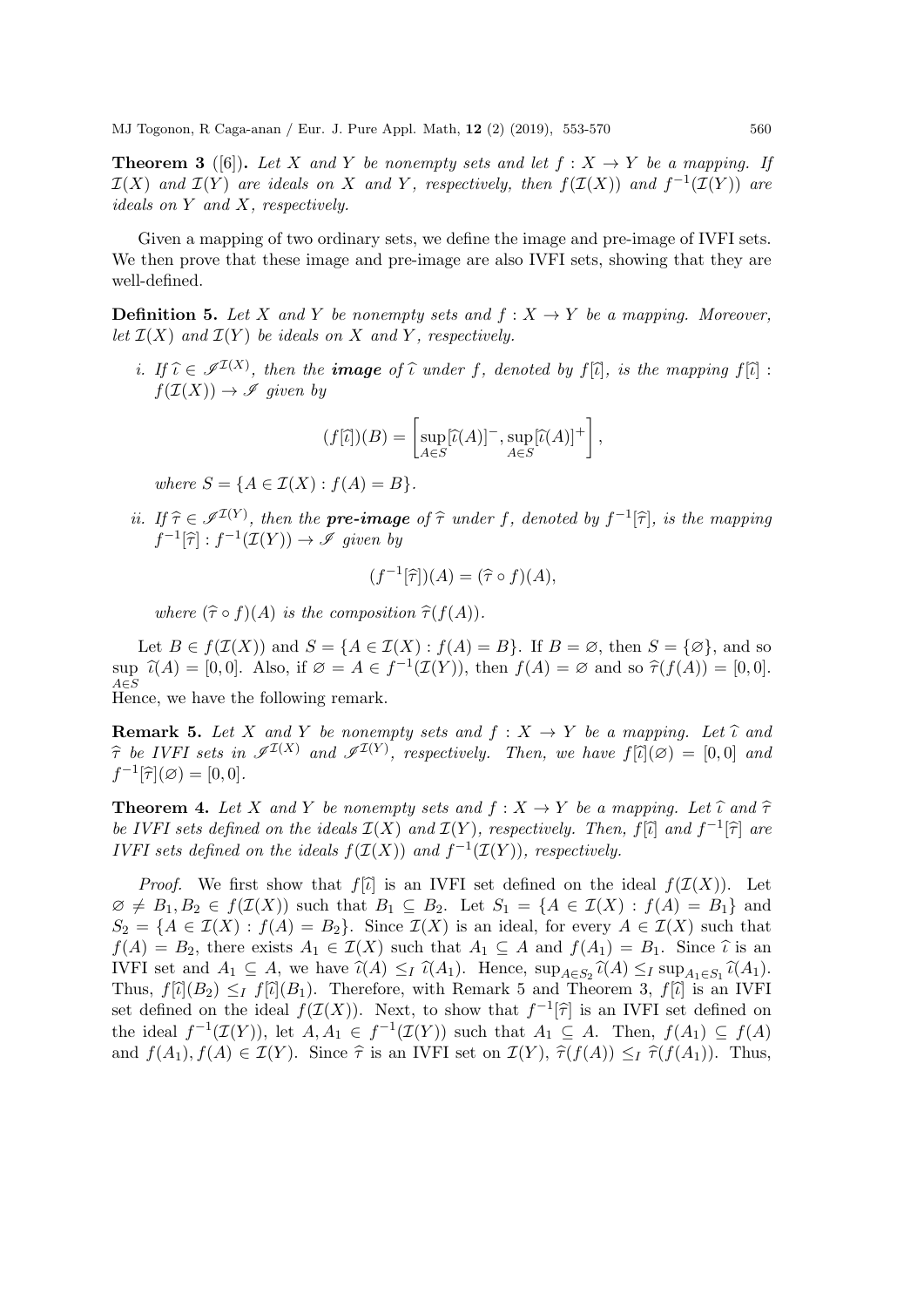$f^{-1}[\hat{\tau}](A) \leq f^{-1}[\hat{\tau}](A_1)$ . Therefore, with Remark 5 and Theorem 3,  $f^{-1}[\hat{\tau}]$  is an IVFI<br>set defined on the ideal  $f^{-1}(\tau(V))$ set defined on the ideal  $f^{-1}(\mathcal{I}(Y)).$ 

We can extend our result to composition of mappings. The following corollaries are immediate consequences of Theorem 3 and Theorem 5.

**Corollary 1.** Let X, Y, and Z be nonempty sets and  $f : X \rightarrow Y$  and  $g : Y \rightarrow Z$  be mappings. Let  $q \circ f : X \to Z$  be a composition map. If  $\mathcal{I}(X)$  and  $\mathcal{I}(Z)$  are ideals on X and Z, respectively, then,  $(g \circ f)(\mathcal{I}(X)) = g(f(\mathcal{I}(X)))$  and  $(g \circ f)^{-1}(\mathcal{I}(Z)) = f^{-1}(g^{-1}(\mathcal{I}(Z)))$ are ideals on Z and X, respectively.

**Corollary 2.** Let X, Y, and Z be nonempty sets and  $f: X \rightarrow Y$  and  $g: Y \rightarrow Z$  be mappings. Let  $g \circ f : X \to Z$  be a composition map and,  $\mathcal{I}(X)$  and  $\mathcal{I}(Z)$  are ideals on X and Z, respectively. If  $\hat{\iota} \in \mathscr{I}^{I(X)}$  and  $\hat{\eta} \in \mathscr{I}^{I(Z)}$ , then  $(g \circ f)[\hat{\iota}]$  and  $(g \circ f)^{-1}(\hat{\eta})$  are IVFI<br>sets defined on  $(g \circ f)(\mathcal{I}(X))$  and  $(g \circ f)^{-1}(\mathcal{I}(Z))$  respectively. sets defined on  $(g \circ f)(\mathcal{I}(X))$  and  $(g \circ f)^{-1}(\mathcal{I}(Z))$ , respectively.

The next theorem state some properties of the defined mappings of IVFI sets. We start with the following needed proposition.

**Proposition 2.** Let X and Y be nonempty sets and,  $\mathcal{I}(X)$  and  $\mathcal{I}(Y)$  be ideals in X and Y, respectively. Let  $f: X \to Y$  be a mapping. Then,

- i.  $f(f^{-1}(\mathcal{I}(Y))) = \mathcal{I}(Y)$ , if f is onto; and
- ii.  $f^{-1}(f(\mathcal{I}(X))) = \mathcal{I}(X)$ , if f is one-to-one.

*Proof.* Suppose that f is onto. Let  $B \in f(f^{-1}(\mathcal{I}(Y)))$ . Then there exists  $A \in$  $f^{-1}(\mathcal{I}(Y))$  such that  $f(A) = B$ . Since  $A \in f^{-1}(\mathcal{I}(Y)), A \subseteq f^{-1}(B_1)$  for some  $B_1 \in \mathcal{I}(Y)$ . Note that  $f(A) \subseteq f(f^{-1}(B_1)) = B_1$ , since f is onto. Thus,  $B \subseteq B_1$ . By the definition of an ideal,  $B \in \mathcal{I}(Y)$ . Hence,  $f(f^{-1}(\mathcal{I}(Y))) \subseteq \mathcal{I}(Y)$ . Conversely, let  $B \in \mathcal{I}(Y)$  and  $C = f^{-1}(B)$ . Then  $C \in f^{-1}(\mathcal{I}(Y))$ . We thus have  $f(C) \in f(f^{-1}(\mathcal{I}(Y)))$ . Since f is onto,  $B = f(f^{-1}(B)) = f(C) \in f(f^{-1}(\mathcal{I}(Y)))$ . Thus,  $\mathcal{I}(Y) \subseteq f(f^{-1}(\mathcal{I}(Y)))$ . Therefore,  $f(f^{-1}(\mathcal{I}(Y))) = \mathcal{I}(Y).$ 

Suppose that f is one-to-one. Let  $A \in f^{-1}(f(\mathcal{I}(X)))$ . Then there exists  $B \in f(\mathcal{I}(X))$ such that  $f^{-1}(B) = A$ . Since  $B \in f(\mathcal{I}(X))$ ,  $B = f(A_1)$  for some  $A_1 \in \mathcal{I}(X)$ . Since f is one-to-one, we have  $A = f^{-1}(B) = f^{-1}(f(A_1)) = A_1$ . Thus,  $A \in \mathcal{I}(X)$ . Hence,  $f^{-1}(f(\mathcal{I}(X))) \subseteq \mathcal{I}(X)$ . Conversely, let  $A \in \mathcal{I}(X)$  and  $D = f(A)$ . Then,  $D \in f(\mathcal{I}(X))$ . We thus have  $f^{-1}(D) \in f^{-1}(f(\mathcal{I}(X)))$ . Since f is one-to-one,  $A = f^{-1}(f(A)) = f^{-1}(D)$  $f^{-1}(f(\mathcal{I}(X)))$ . Thus,  $\mathcal{I}(X) \subseteq f^{-1}(f(\mathcal{I}(X)))$ . Therefore,  $f^{-1}(f(\mathcal{I}(X))) = \mathcal{I}(X)$ .

**Theorem 5.** Let X and Y be nonempty sets and,  $\mathcal{I}(X)$  and  $\mathcal{I}(Y)$  be ideals in X and Y, respectively. Let  $f: X \to Y$  be a mapping. If  $\widehat{\iota}, \widehat{\tau} \in \mathscr{I}^{\mathcal{I}(X)}$  and  $\widehat{\omega}, \widehat{\eta} \in \mathscr{I}^{\mathcal{I}(Y)}$ , then

- *i.*  $f^{-1}[\hat{\eta}^c] = (f^{-1}[\hat{\eta}])^c;$
- *ii.*  $(f[\tilde{\iota}])^c \leq f[\tilde{\iota}^c];$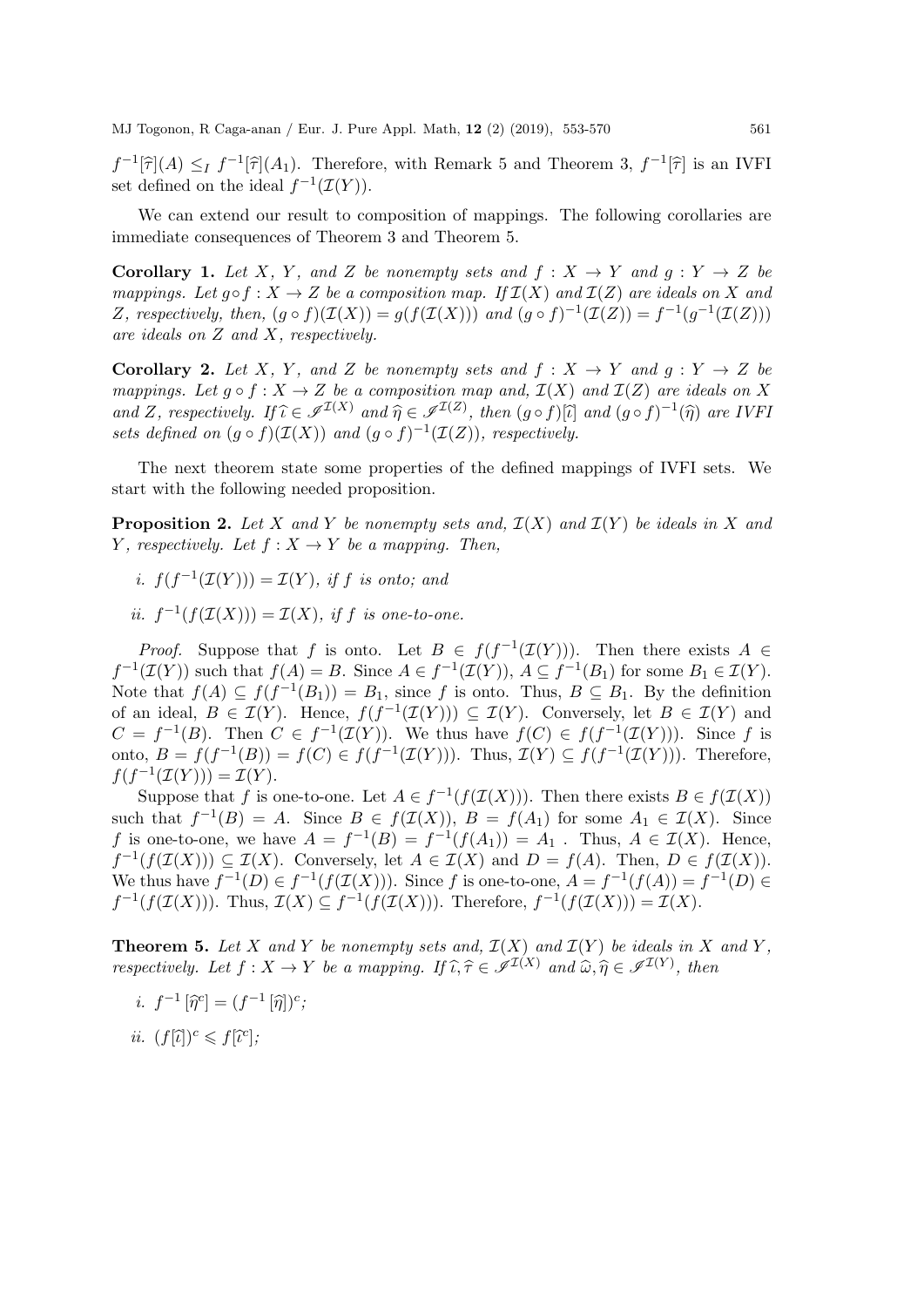\n
$$
\text{iii. if } \hat{\omega} \leq \hat{\eta}, \text{ then } f^{-1}[\hat{\omega}] \leq f^{-1}[\hat{\eta}];
$$
\n

\n\n $\text{iv. if } \hat{\tau} \leq \hat{\tau}, \text{ then } f[\hat{\iota}] \leq f[\hat{\tau}];$ \n

\n\n $\text{v. if } f \text{ is onto, then } f[f^{-1}[\hat{\eta}]] = \hat{\eta}; \text{ and } f \text{ is in } f \text{ is one-to-one, then } \hat{\iota} \leq f^{-1}[f[\hat{\iota}]].$ \n

\n\n $\text{iv. if } f \text{ is one-to-one, then } \hat{\iota} \leq f^{-1}[f[\hat{\iota}]].$ \n

Proof.

i. Let  $\varnothing \neq A \in f^{-1}(\mathcal{I}(Y))$ . Then

$$
(f^{-1}[\hat{\eta}])^{c}(A) = \left[\inf_{x \in A} \left\{1 - [(f^{-1}[\hat{\eta}])(\{x\})]^{+}\right\}, \inf_{x \in A} \left\{1 - [(f^{-1}[\hat{\eta}])(\{x\})]^{-}\right\}\right]
$$
  
\n
$$
= \left[\inf_{x \in A} \left\{1 - [(\hat{\eta} \circ f)(\{x\})]^{+}\right\}, \inf_{x \in A} \left\{1 - [(\hat{\eta} \circ f)(\{x\})]^{-}\right\}\right]
$$
  
\n
$$
= \left[\inf_{x \in A} \left\{1 - [\hat{\eta}(f(\{x\}))]^{+}\right\}, \inf_{x \in A} \left\{1 - [\hat{\eta}(f(\{x\}))]^{-}\right\}\right]
$$
  
\n
$$
= \left[\inf_{f(x) \in f(A)} \left\{1 - [\hat{\eta}(f(\{x\}))]^{+}\right\}, \inf_{f(x) \in f(A)} \left\{1 - [\hat{\eta}(f(\{x\}))]^{-}\right\}\right]
$$
  
\n
$$
= [[\hat{\eta}^{c}(f(A))]^{-}, [\hat{\eta}^{c}(f(A))]^{+}]
$$
  
\n
$$
= [[(\hat{\eta}^{c} \circ f)(A)]^{-}, [(\hat{\eta}^{c} \circ f)(A)]^{+}]
$$
  
\n
$$
= [[(f^{-1}[\hat{\eta}^{c}](A)]^{-}, [(f^{-1}[\hat{\eta}^{c}](A)]^{+}]
$$
  
\n
$$
= f^{-1}[\hat{\eta}^{c}(A).
$$

Hence,  $(f^{-1}[\hat{\eta}])^c = f^{-1}[\hat{\eta}^c].$ 

ii. Let  $\emptyset \neq B \in f(\mathcal{I}(X))$  and  $S = \{A \in \mathcal{I}(X) : f(A) = B\}$ . Then

$$
(f[\tilde{\iota}])^c(B) = \left[\inf_{y \in B} \left\{1 - [f[\tilde{\iota}](\{y\})]^{-}\right\}, \inf_{y \in B} \left\{1 - [f[\tilde{\iota}](\{y\})]^{+}\right\}\right]
$$

$$
= \left[\inf_{y \in B} \left\{1 - \sup_{A \in S'} [\tilde{\iota}(A)]^{-}\right\}, \inf_{y \in B} \left\{1 - \sup_{A \in S'} [\tilde{\iota}(A)]^{+}\right\}\right];
$$

where  $S' = \{A \in \mathcal{I}(X) : f(A) = \{y\}\}\.$  Since  $1 - \sup$  $\sup_{A \in S'} \hat{\iota}(A) = \inf_{A \in S'} \{1 - \hat{\iota}(A)\}\text{, we have}$ 

$$
(f[\tilde{\iota}])^{c}(B) = \Big[\inf_{y \in B} \Big\{ \inf_{A \in S'} \Big\{ 1 - [\tilde{\iota}(A)]^{-} \Big\} \Big\}, \inf_{y \in B} \Big\{ \inf_{A \in S'} \Big\{ 1 - [\tilde{\iota}(A)]^{+} \Big\} \Big\} \Big].
$$

Let  $S'_y = \{\{x\} \in \mathcal{I}(X) : f(\{x\}) = \{y\}\}\.$  Observe that since  $\hat{\iota}$  is an IVFI set, if  $\{\xi_x\} \subset A$ , then  $\hat{\iota}(A) \leq \hat{\iota}(x)$  and  $1 - \hat{\iota}(x) \leq 1 - \hat{\iota}(A)$ . Noting that  $S' \subset S'$  was  $\{x\} \subseteq A$ , then  $\widehat{\iota}(A) \leq I \widehat{\iota}(\{x\})$  and  $1 - \widehat{\iota}(\{x\}) \leq I \widehat{\iota}(\{A\})$ . Noting that  $S'_y \subseteq S'$ , we thus have thus have

$$
\Big[\inf_{A\in S'}\Big\{1-[\widehat{\iota}(A)]^-\Big\},\inf_{A\in S'}\Big\{1-[\widehat{\iota}(A)]^+\Big\}\Big]=\Big[\inf_{A\in S'_y}\Big\{1-[\widehat{\iota}(A)]^-\Big\},\inf_{A\in S'_y}\Big\{1-[\widehat{\iota}(A)]^+\Big\}\Big].
$$

Hence,

$$
(f[\tilde{\iota}])^{c}(B) = \left[\inf_{y \in B} \left\{ \inf_{\{x\} \in S_{y}'} \left\{ 1 - [\tilde{\iota}(\{x\})]^{-} \right\} \right\}, \inf_{y \in B} \left\{ \inf_{\{x\} \in S_{y}'} \left\{ 1 - [\tilde{\iota}(\{x\})]^{+} \right\} \right\} \right].
$$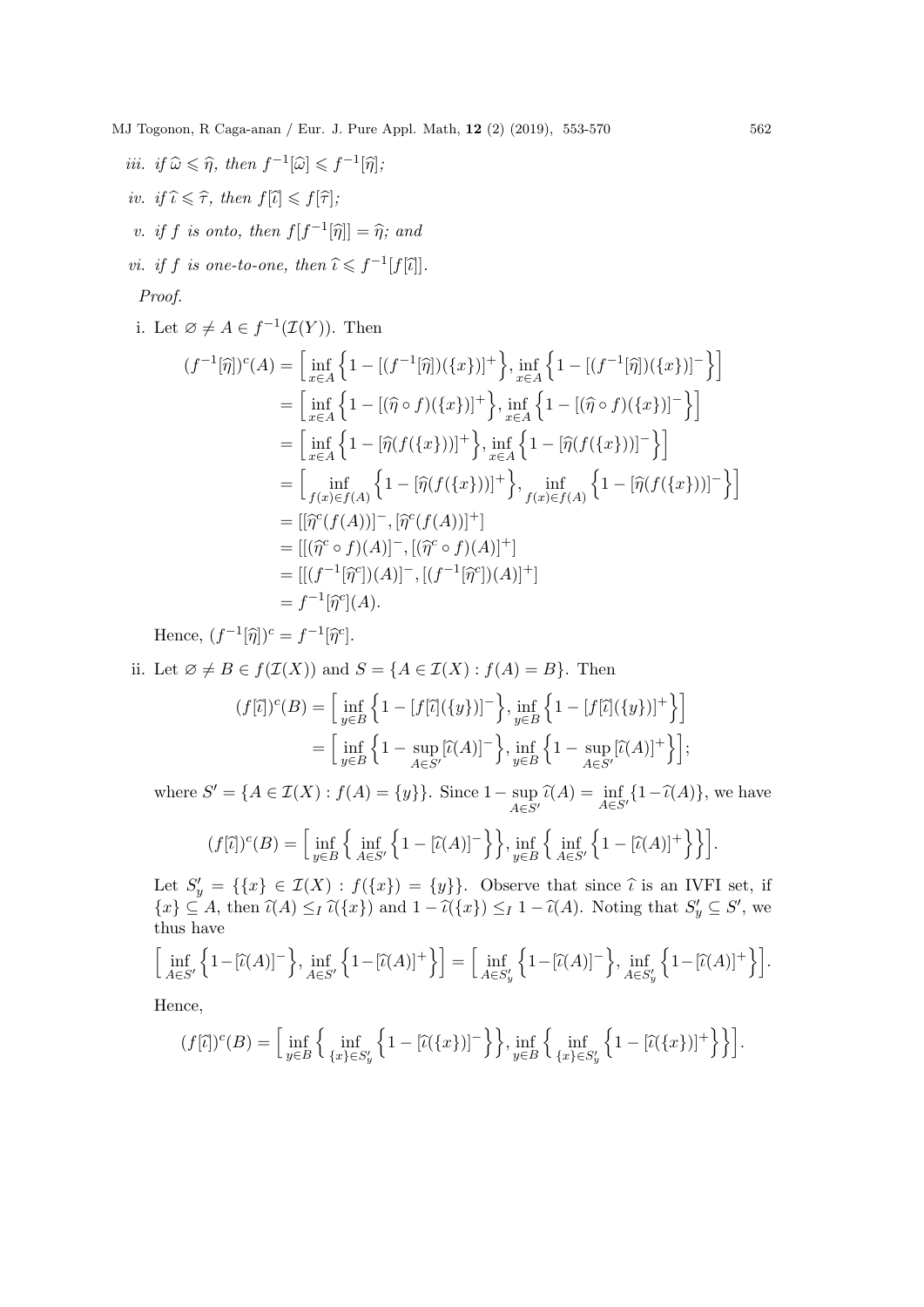Consider that

$$
\left[\inf_{y\in B}\left\{\inf_{\{x\}\in S'_y}\left\{1-\left[\tilde{\iota}(\{x\})\right]^{-}\right\}\right\}, \inf_{y\in B}\left\{\inf_{\{x\}\in S'_y}\left\{1-\left[\tilde{\iota}(\{x\})\right]^{+}\right\}\right\}\right]
$$
\n
$$
=\left[\inf_{x\in A_B}\left\{1-\left[\tilde{\iota}(\{x\})\right]^{-}\right\}, \inf_{x\in A_B}\left\{1-\left[\tilde{\iota}(\{x\})\right]^{+}\right\}\right]
$$
\n
$$
=\left[\left[\tilde{\iota}^c(A_B)\right]^{-}, \left[\tilde{\iota}^c(A_B)\right]^{+}\right],
$$

where  $A_B = \{x : \{x\} \in S'_y, y \in B\}$ . Thus,

$$
(f[\tilde{\iota}])^c(B) = [[\tilde{\iota}^c(A_B)]^- , [\tilde{\iota}^c(A_B)]^+].
$$

Note that  $A_B \in S$ . Then,

$$
(f[\tilde{\iota}])^c(B) = [[\tilde{\iota}^c(A_B)]^-, [\tilde{\iota}^c(A_B)]^+]
$$
  
\n
$$
\leq_I \left[ \sup_{A \in S} [\tilde{\iota}^c(A)]^-, \sup_{A \in S} [\tilde{\iota}^c(A)]^+ \right]
$$
  
\n
$$
= [[f[\tilde{\iota}^c](B)]^-, [f[\tilde{\iota}^c](B)]^+]
$$
  
\n
$$
= f[\tilde{\iota}^c](B).
$$

Hence,  $(f[\tilde{\iota}])^c \leq f[\tilde{\iota}^c]$ .

iii. Let  $A \in f^{-1}(\mathcal{I}(Y))$ . Then,  $A \subseteq f^{-1}(B)$ , for some  $B \in \mathcal{I}(Y)$ . Note that  $f(A) \subseteq$  $f(f^{-1}(B)) \subseteq B \in \mathcal{I}(Y)$ . Thus,  $f(A) \in \mathcal{I}(Y)$ . If  $\widehat{\omega} \leq \widehat{\eta}$ , then  $\widehat{\omega}(f(A)) \leq I \widehat{\eta}(f(A))$ .<br>Consider that Consider that

$$
(f^{-1}[\widehat{\omega}]) (A) = (\widehat{\omega} \circ f)(A) = \widehat{\omega}(f(A)) \leq_I \widehat{\eta}(f(A)) = (\widehat{\eta} \circ f)(A) = (f^{-1}[\widehat{\eta}])(A).
$$

Therefore,  $f^{-1}[\widehat{\omega}] \leq f^{-1}[\widehat{\eta}].$ 

iv. Let  $B \in f(\mathcal{I}(X))$  and  $S = \{A \in \mathcal{I}(X) : f(A) = B\}$ . If  $\widehat{\iota} \leq \widehat{\tau}$ , then  $\widehat{\iota}(A) \leq I \widehat{\tau}(A)$ , for all  $A \in \mathcal{I}(X)$ . Hence,

$$
(f[\tilde{\iota}])(B) = \left[\sup_{A \in S} [\tilde{\iota}(A)]^-, \sup_{A \in S} [\tilde{\iota}(A)]^+\right] \leq_I \left[\sup_{A \in S} [\hat{\tau}(A)]^-, \sup_{A \in S} [\hat{\tau}(A)]^+\right] = (f[\hat{\tau}])(B).
$$

Therefore,  $f[\hat{\iota}] \leq f[\hat{\tau}].$ 

v. Suppose that f is onto. Let  $B \in f(f^{-1}(\mathcal{I}(Y))) = \mathcal{I}(Y)$  and  $S = \{A \in f^{-1}(\mathcal{I}(Y))$ :  $f(A) = B$ . Then

$$
f[f^{-1}[\widehat{\eta}]](B) = \left[\sup_{A \in S} [(f^{-1}[\widehat{\eta}]) (A)]^-, \sup_{A \in S} [(f^{-1}[\widehat{\eta}]) (A)]^+\right]
$$
  

$$
= \left[\sup_{A \in S} [(\widehat{\eta} \circ f)(A)]^-, \sup_{A \in S} [(\widehat{\eta} \circ f)(A)]^+\right]
$$
  

$$
= \left[\sup_{A \in S} [\widehat{\eta}(f(A))]^-, \sup_{A \in S} [\widehat{\eta}(f(A))]^+\right]
$$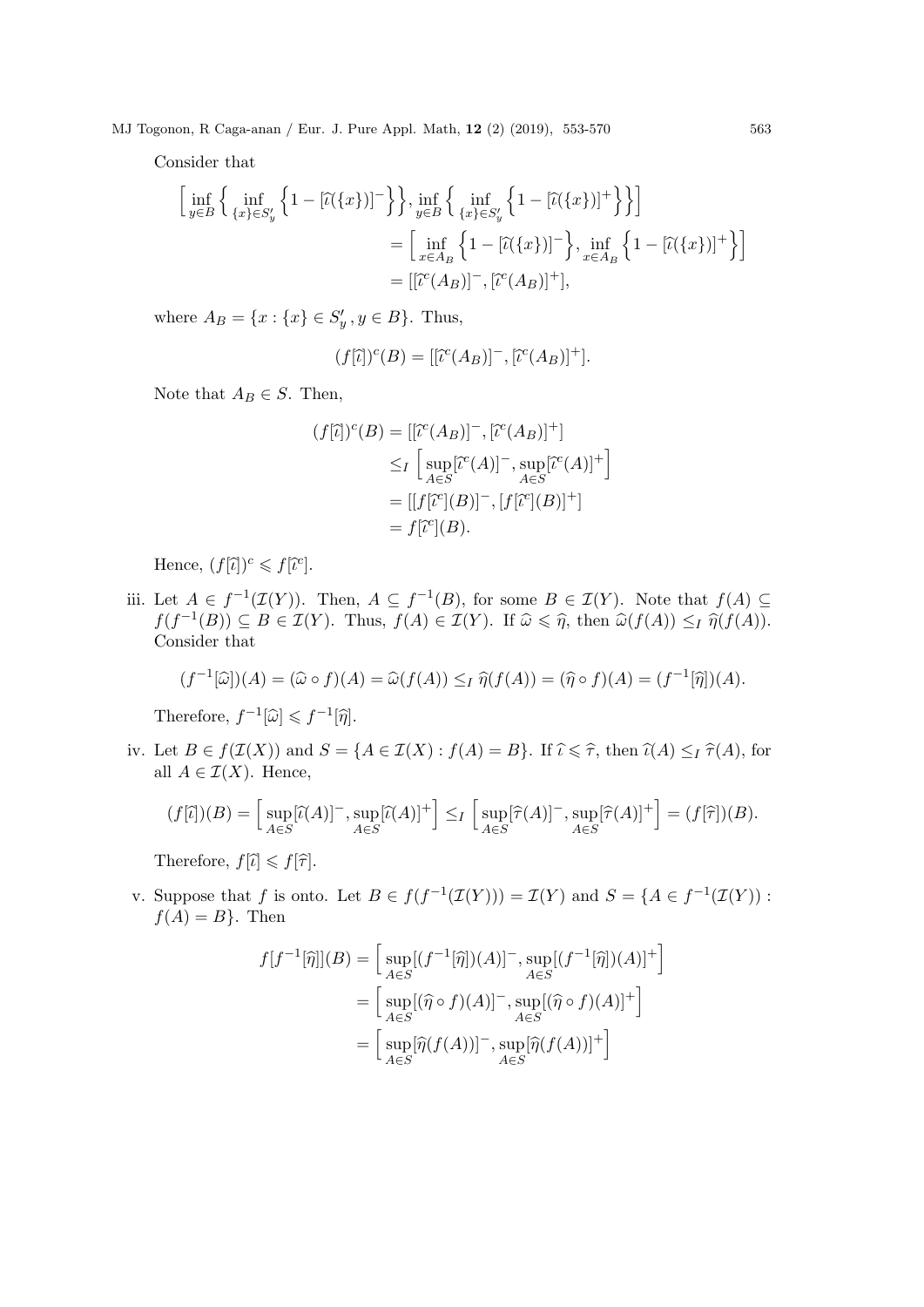$$
= [[\widehat{\eta}(B)]^{-}, [\widehat{\eta}(B)]^{+}]
$$
  
=  $\widehat{\eta}(B)$ .

Thus,  $f[f^{-1}[\hat{\eta}]]=\hat{\eta}$ .

vi. Suppose that f is one-to-one. Let  $A \in f^{-1}(f(\mathcal{I}(X))) = \mathcal{I}(X)$ . Then,  $A \subseteq f^{-1}(B)$ , for some  $B \in f(\mathcal{I}(X))$ . Hence,  $f(A) \subseteq B$ . Since  $f(\mathcal{I}(X))$  is an ideal,  $f(A) \in$  $f(\mathcal{I}(X))$ . Then,

$$
f^{-1}[f[\tilde{\iota}]](A) = (f[\tilde{\iota}] \circ f)(A) = f[\tilde{\iota}](f(A)) = \Big[\sup_{C \in S} [\tilde{\iota}(C)]^{-}, \sup_{C \in S} [\tilde{\iota}(C)]^{+}\Big],
$$

where  $S = \{C \in \mathcal{I}(X) : f(C) = f(A)\}.$  Since  $A \in S$ , we have

$$
\widehat{\iota}(A) \leq I \left[ \sup_{C \in S} [\widehat{\iota}(C)]^-, \sup_{C \in S} [\widehat{\iota}(C)]^+ \right].
$$

Thus,  $\widehat{\iota} \leqslant f^{-1}[f[\widehat{\iota}]].$ 

The pre-image of the arbitrary union and intersection of IVFI sets is just the union and intersection of the pre-images as proved below.

**Theorem 6.** Let X and Y be nonempty sets and  $\mathcal{I}(Y)$  be an ideal on Y. Moreover, let  $f: X \to Y$  be a mapping and  $\{\hat{\iota}_j : j \in J\}$  be a collection of IVFI sets in  $\mathscr{I}^{\mathcal{I}(Y)}$ . Then

*i.* 
$$
f^{-1} \left[ \bigvee_{j \in J} \hat{\iota}_j \right] = \bigvee_{j \in J} f^{-1}[\hat{\iota}_j];
$$
 and  
*ii.*  $f^{-1} \left[ \bigwedge_{j \in J} \hat{\iota}_j \right] = \bigwedge_{j \in J} f^{-1}[\hat{\iota}_j].$ 

*Proof.* Let  $A \in f^{-1}(\mathcal{I}(Y))$ . Consider that

$$
\left(f^{-1}\left[\bigvee_{j\in J}\hat{\iota}_j\right]\right)(A) = \left(\bigvee_{j\in J}\hat{\iota}_j\circ f\right)(A)
$$

$$
= \left(\bigvee_{j\in J}\hat{\iota}_j\right)(f(A))
$$

$$
= \left[\sup_{j\in J}\{[\hat{\iota}_j(f(A))]^-\}, \sup_{j\in J}\{[\hat{\iota}_j(f(A))]^+\}\right]
$$

$$
= \left[\sup_{j\in J}\{[(\hat{\iota}_j\circ f)(A)]^-\}, \sup_{j\in J}\{[(\hat{\iota}_j\circ f)(A)]^+\}\right]
$$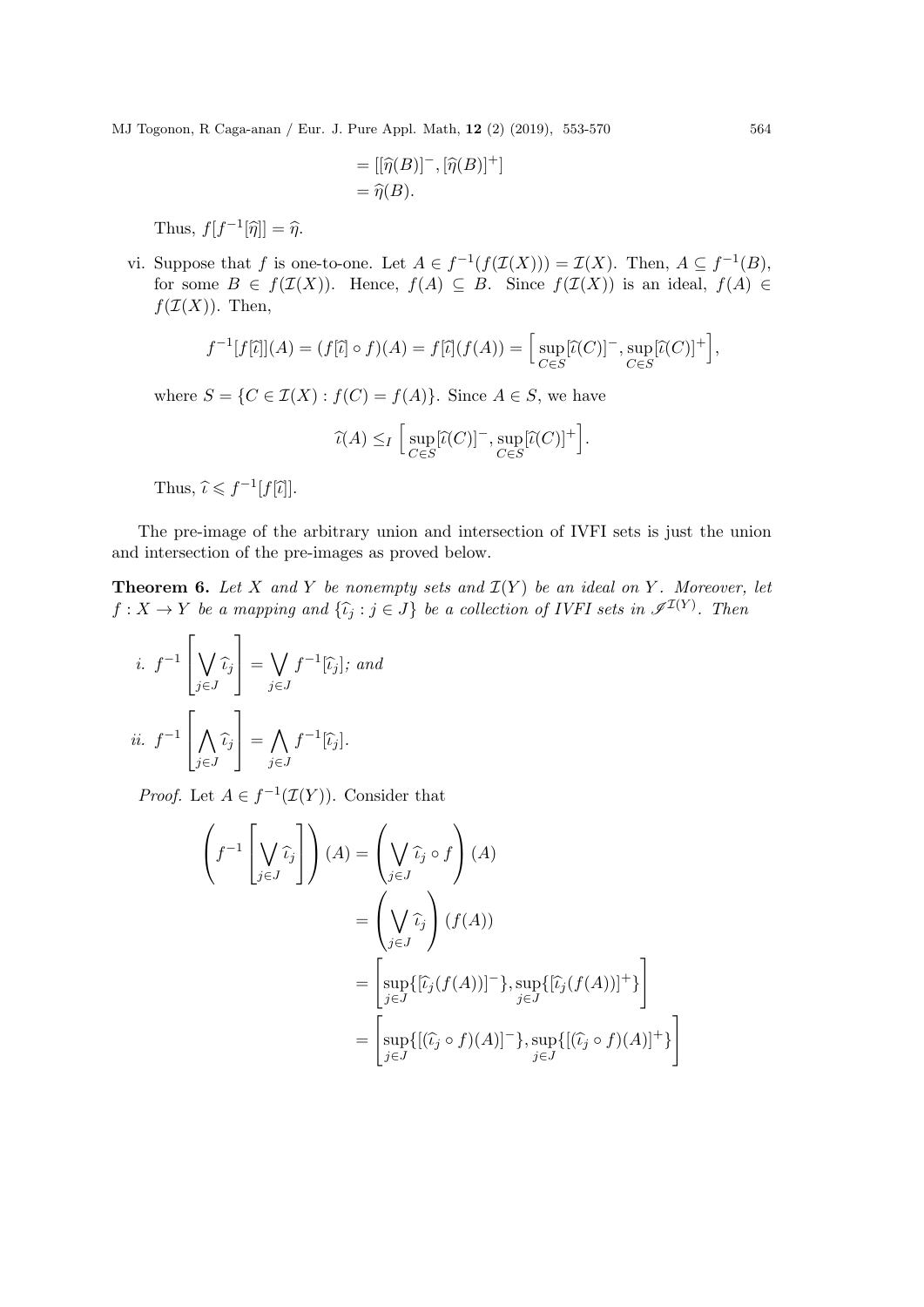$$
= \bigvee_{j \in J} (\widehat{\iota}_j \circ f)(A) = \left(\bigvee_{j \in J} f^{-1}[\widehat{\iota}_j]\right)(A).
$$

Thus,  $f^{-1}$  $\sqrt{ }$  $\overline{\phantom{a}}$  $\setminus$  $\bigvee_{j\in J}\widehat{\iota}_j$ 1  $\vert$  =  $\vert$ j∈J  $f^{-1}[\hat{\iota}_j]$ , proving (*i*). Result (*ii*) can be proved similarly.

# 4. Topology and continuity

With the operations on IVFI sets, we can have an analogue of the classical topology.

**Definition 6.** Let X be a nonempty set and  $\mathcal{I}(X)$  be an ideal on X. An **IVFI topology** is a family  $\mathscr{T}'$  of IVFI sets such that:

- $(i) \ \widetilde{0}_{\mathcal{I}(X)}, \widetilde{1}_{\mathcal{I}(X)} \in \mathscr{T}'$
- (ii) if  $\widehat{\iota}, \widehat{\tau} \in \mathscr{T}'$ , then  $\widehat{\iota} \wedge \widehat{\tau} \in \mathscr{T}'$ ; and

(iii) if 
$$
\{\hat{\iota}_j : j \in J\} \subseteq \mathcal{T}'
$$
, then  $\bigvee_{j \in J} \hat{\iota}_j \in \mathcal{T}'$ .

We call the ordered pair  $(\mathcal{I}(X), \mathcal{T}')$  an **IVFI space** and an element of  $\mathcal{T}'$  an **IVFI open** set. An IVFI set  $\hat{\iota}$  will be called **IVFI closed** if its complement is IVFI open.

It can be easily seen that if  $\{\mathcal{T}'_{\alpha}: \alpha \in \mathcal{A}\}\$ is a family of IVFI topologies on  $\mathcal{I}(X)$ , then It can be easily seen that if  $\{\mathcal{T}'_{\alpha} : \alpha \in \mathcal{A}\}$  is a family of IVFI topologies on  $\mathcal{I}(X)$ , then<br>  $\bigcap \mathcal{I}'_{\alpha}$  is also an IVFI topology. However,  $\bigcup \mathcal{I}'_{\alpha}$  need not be. α∈A  $\mathcal{T}'_{\alpha}$  is also an IVFI topology. However,  $\bigcup$  $\alpha \in \mathscr{A}$  $\mathscr{T}'_{\alpha}$  need not be.

Let  $(\mathcal{I}(X), \mathscr{T}')$  be an IVFI space. We call the subcollection  $\mathcal{B}$  of  $\mathscr{T}'$  an IVFI base for  $\mathscr{T}'$  if every member of  $\mathscr{T}'$  can be expressed as a union of members of  $\mathcal{B}$ . Let  $[0,0] \neq \alpha \in \mathscr{I}$ and  $\emptyset \neq B \in \mathcal{I}(X)$ . We call the IVFI set given by

$$
P_{\alpha,B}(A) = \begin{cases} \alpha & , \quad \text{if } A \subseteq B, A \neq \varnothing; \\ [0,0] & , \quad \text{otherwise.} \end{cases}
$$

an IVFI point. One can calculate that the explicit form of the complement of  $P_{\alpha,B}$  is given by

$$
P_{\alpha,B}^c(A) = \begin{cases} [0,0] & , \text{ if } A = \varnothing; \\ [1 - \alpha^+, 1 - \alpha^-] & , \text{ if } A \cap B \neq \varnothing; \\ [1,1] & , \text{ if } A \neq \varnothing \text{ and } A \cap B = \varnothing. \end{cases}
$$

We say that  $P_{\alpha,B}$  is **contained** in an IVFI set  $\hat{\iota}$ , denoted by  $P_{\alpha,B} \in \hat{\iota}$ , if and only if  $\alpha \leq I(\mathcal{B})$ . With this, we can characterize an IVFI base and IVFI open sets.

**Remark 6.** Every IVFI set  $\hat{\iota}$  can be expressed as the union of all IVFI points which is contained in  $\hat{\iota}$ . That is, if  $\hat{\iota}(B)$  is not zero for  $B \in \mathcal{I}(X)$ , then

$$
\widehat{\iota}(B) = \sup \{ \alpha : P_{\alpha,B} \text{ is an IVFI point and } [0,0] <_I \alpha \leq_I \widehat{\iota}(B) \}.
$$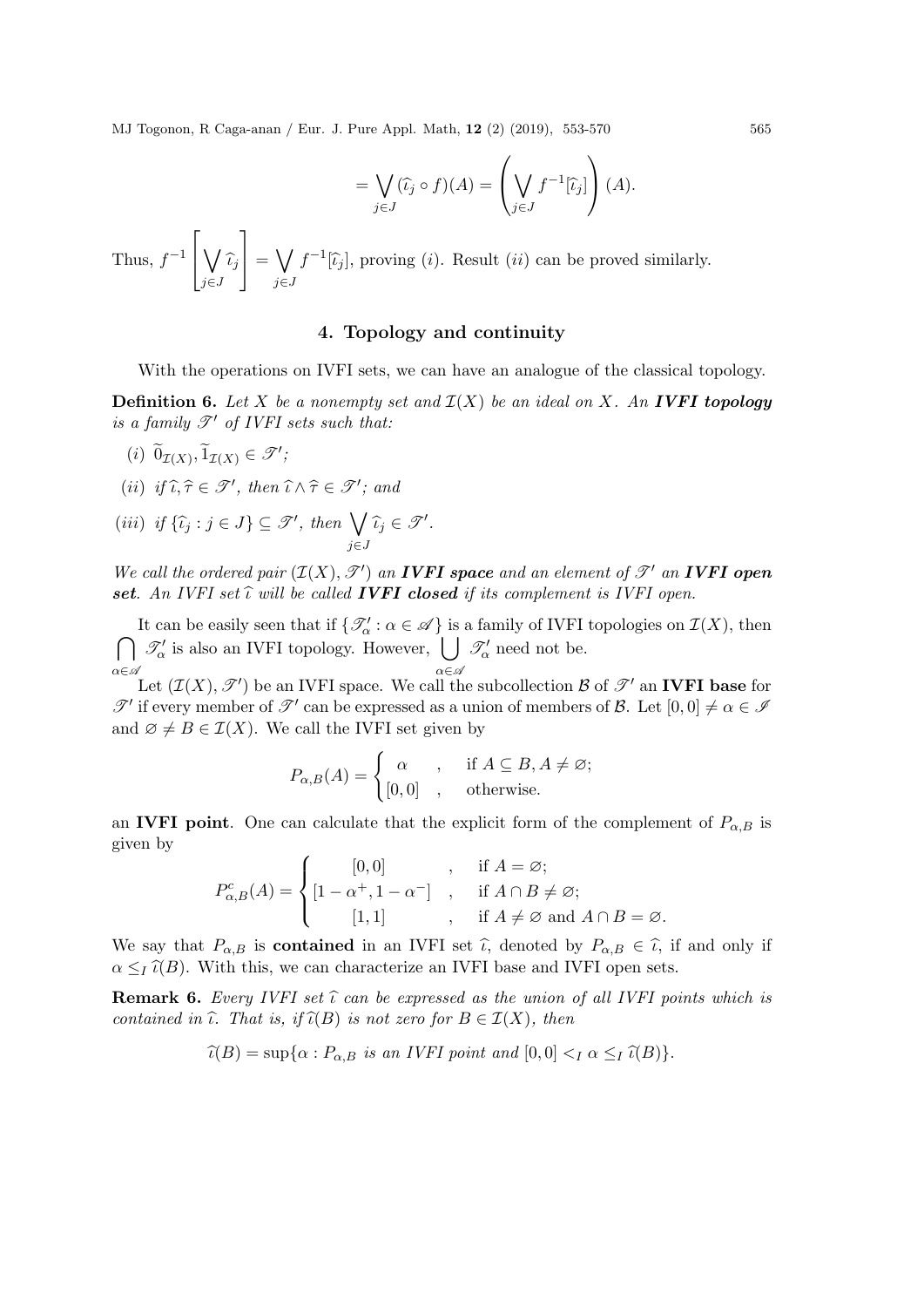**Theorem 7.** Let  $(\mathcal{I}(X), \mathcal{T}')$  be an IVFI space and  $\mathcal{B} \subseteq \mathcal{T}'$ . Then  $\mathcal{B}$  is an IVFI base for  $(\mathcal{I}(X), \mathcal{T}')$  if and only if for each  $\hat{\iota} \in \mathcal{T}'$  and for each IVFI point  $P_{\alpha, B} \in \hat{\iota}$  where  $[0, 0] \neq \alpha \in \mathscr{I}$  and  $\varnothing \neq B \in \mathcal{I}(X)$ , there exists  $\widehat{\rho} \in \mathcal{B}$  such that  $P_{\alpha, B} \in \widehat{\rho} \leq \widehat{\iota}$ .

*Proof.* Suppose that B is an IVFI base for  $(\mathcal{I}(X), \mathcal{T}')$ . Let  $\hat{\iota} \in \mathcal{T}'$  and  $P_{\alpha, B} \in \hat{\iota}$ , where  $[0,0] \neq \alpha \in \mathscr{I}$  and  $\emptyset \neq B \in \mathcal{I}(X)$ . Then by the definition of an IVFI base, there exists  $\mathcal{C} \subseteq \mathcal{B}$  such that  $\hat{\iota} = \bigvee_{\hat{\rho}} \hat{\rho}$ . Since  $P_{\alpha,B} \in \hat{\iota}$ ,  $P_{\alpha,B} \in \hat{\rho}$  for some  $\hat{\rho} \in \mathcal{C}$ . Consequently,  $\widehat{\rho} \in \mathcal{C}$ 

$$
P_{\alpha,B} \in \widehat{\rho} \leqslant \widehat{\iota}.
$$
Conversely

Conversely, suppose that for each  $\hat{\iota} \in \mathcal{T}'$  and for each IVFI point  $P_{\alpha,B} \in \hat{\iota}$  where  $\hat{\iota} \in \mathcal{L}$  and  $\alpha \neq B \in \mathcal{T}(Y)$  there exists  $\hat{\alpha} = \hat{\iota}$  and that  $B = \hat{\iota} \hat{\alpha} = \hat{\iota} \hat{\iota}$ .  $[0, 0] \neq \alpha \in \mathscr{I}$  and  $\varnothing \neq B \in \mathcal{I}(X)$ , there exists  $\widehat{\rho}_{\alpha,B} \in \mathcal{B}$  such that  $P_{\alpha,B} \in \widehat{\rho}_{\alpha,B} \leq \widehat{\iota}$ . Let  $\widehat{\iota} \in \mathscr{T}'$  and consider any arbitrary  $P_{\alpha,B} \in \widehat{\iota}$ . By Remark 6, we have  $\widehat{\iota} = \bigvee_{P_{\alpha,B}} P_{\alpha,B}$ . Since  $P_{\alpha,B} \in \widehat{\iota}$ 

 $P_{\alpha,B} \in \widehat{\rho}_{\alpha,B}$ , it follows that  $\bigvee_{B}$  $P_{\alpha,B} \in \widehat{\iota}$  $P_{\alpha,B} \leqslant \sqrt{\phantom{a}}$  $P_{\alpha,B} \in \widehat{\iota}$  $\widehat{\rho}_{\alpha,B}$ , and so  $\widehat{\iota} \leqslant \bigvee_{P}$  $P_{\alpha,B} \in \widehat{\iota}$  $\widehat{\rho}_{\alpha,B}$ . But note

that  $\widehat{\rho}_{\alpha,B} \leqslant \widehat{\iota}$ . Thus, we have  $\bigvee_{B}$  $P_{\alpha,B} \in \widehat{\iota}$  $\widehat{\rho}_{\alpha,B} \leqslant \bigvee\limits_{B}$  $P_{\alpha,B} \in \widehat{\iota}$  $\widehat{\iota} = \widehat{\iota}$ . Hence,  $\widehat{\iota} = \bigvee_{\substack{\mathcal{D}}}$  $P_{\alpha,B} \in \widehat{\iota}$  $\widehat{\rho}_{\alpha,B}$ . Therefore,

 $\mathcal B$  is an IVFI base for  $\mathscr T'.$ 

**Corollary 3.** Let  $(\mathcal{I}(X), \mathcal{F}')$  be an IVFI space and B an IVFI base. Then,  $\hat{\iota} \in \mathcal{F}'$  if and<br>conju if for each B  $\iota \in \hat{\mathcal{I}}$  where  $[0, 0] \neq \iota \in \mathcal{I}$  and  $\alpha \neq B \in \mathcal{I}(X)$ , there exists  $\hat{\iota} \in \mathcal{B}$ only if for each  $P_{\alpha,B} \in \hat{\iota}$  where  $[0,0] \neq \alpha \in \mathscr{I}$  and  $\varnothing \neq B \in \mathcal{I}(X)$ , there exists  $\hat{\omega} \in \mathcal{B}$ such that  $P_{\alpha,B} \in \widehat{\omega} \leq \widehat{\iota}.$ 

*Proof.* Let  $\hat{\iota} \in \mathcal{T}'$  and  $P_{\alpha,B} \in \hat{\iota}$ , where  $[0,0] \neq \alpha \in \mathcal{I}$  and  $\emptyset \neq B \in \mathcal{I}(X)$ . Then by Theorem 7, there exists  $\widehat{\omega} \in \mathcal{B}$  such that  $P_{\alpha,B} \in \widehat{\omega} \leq \widehat{\iota}$ .

Conversely, suppose that for each  $P_{\alpha,B}\in \hat{\iota}$  where  $[0, 0] \neq \alpha \in \mathscr{I}$  and  $\varnothing \neq B \in \mathcal{I}(X)$ , there exists  $\widehat{\omega}_{\alpha,B} \in \mathcal{B}$  such that  $P_{\alpha,B} \in \widehat{\omega}_{\alpha,B} \leq \widehat{\iota}$ . Then by Theorem  $7, \widehat{\iota} = \bigvee_{B} \widehat{\omega}_{\alpha,B}$  $P_{\alpha,B} \in \widehat{\iota}$ 

where  $\widehat{\omega}_{\alpha,B} \in \mathcal{B}$ . Since  $\mathcal{B}$  is an IVFI base, we should have  $\widehat{\iota} = \bigvee_{P_{\alpha,B} \in \mathcal{B}} \mathcal{A}$  $P_{\alpha,B} \in \widehat{\iota}$  $\widehat{\omega}_{\alpha,B}\in\mathscr{T}'$ .

Let  $\hat{\iota}$  be an IVFI set in an IVFI space  $(\mathcal{I}(X), \mathcal{T}')$ . We define the **IVFI interior**<br>denoted by int  $\hat{\iota}$  by int  $\hat{\iota} - \mathcal{U}(\hat{\varepsilon} \cdot \hat{\varepsilon} \leq \hat{\iota} \hat{\varepsilon} \in \mathcal{T}'$  and the **IVFI** closure of  $\hat{\iota}$ of  $\hat{\iota}$ , denoted by *int*  $\hat{\iota}$ , by *int*  $\hat{\iota} = \bigvee {\{\hat{\tau} : \hat{\tau} \leq \hat{\iota}, \hat{\tau} \in \mathcal{I}'\}}$ , and the **IVFI closure** of  $\hat{\iota}$ , denoted by  $d\hat{\iota}$ , by  $d\hat{\iota} = \Lambda(\hat{\iota} \cdot \hat{\iota} \leq \hat{\iota}, \hat{\iota} \in \mathcal{I}'')$ . One can denoted by cl  $\hat{\iota}$ , by cl  $\hat{\iota} = \bigwedge \{\hat{\omega} : \hat{\iota} \leq \hat{\omega}, \hat{\omega}^c \in \mathcal{I}'\}$ . One can show, that indeed just like the usual topology, the IVFI interior is the largest IVFI open set contained in  $\hat{\iota}$  and the IVFI closure is the smallest IVFI closed set containing  $\hat{\iota}$ . Moreover,  $\hat{\iota}$  is IVFI open if and only if  $\hat{\iota} = int \hat{\iota}$  and  $\hat{\iota}$  is IVFI closed if and only if  $\hat{\iota} = cl \hat{\iota}$ .

The importance of the following concept will be seen when dealing with continuity with respect to IVFI sets.

**Definition 7.** Let  $(\mathcal{I}(X), \mathcal{I}')$  be an IVFI space. An IVFI set  $\hat{\eta}$  is said to be an **IVFI**<br>resiphenhand of an IVFI point  $P_{\text{max}}$  subgrade  $[0, 0] \neq \hat{\rho} \in \mathcal{I}$  and  $\hat{\rho} \neq P \in \mathcal{I}(X)$  if there neighborhood of an IVFI point  $P_{\alpha,B}$ , where  $[0,0] \neq \alpha \in \mathscr{I}$  and  $\varnothing \neq B \in \mathcal{I}(X)$ , if there exists  $\widehat{\omega} \in \mathcal{T}'$  such that  $P_{\alpha,B} \in \widehat{\omega} \leq \widehat{\eta}$ . An IVFI neighborhood  $\widehat{\eta}$  of an IVFI point  $P_{\alpha,B}$  is said to be an **IVFI open neighborhood** if  $\widehat{\eta} \in \mathscr{T}'$ .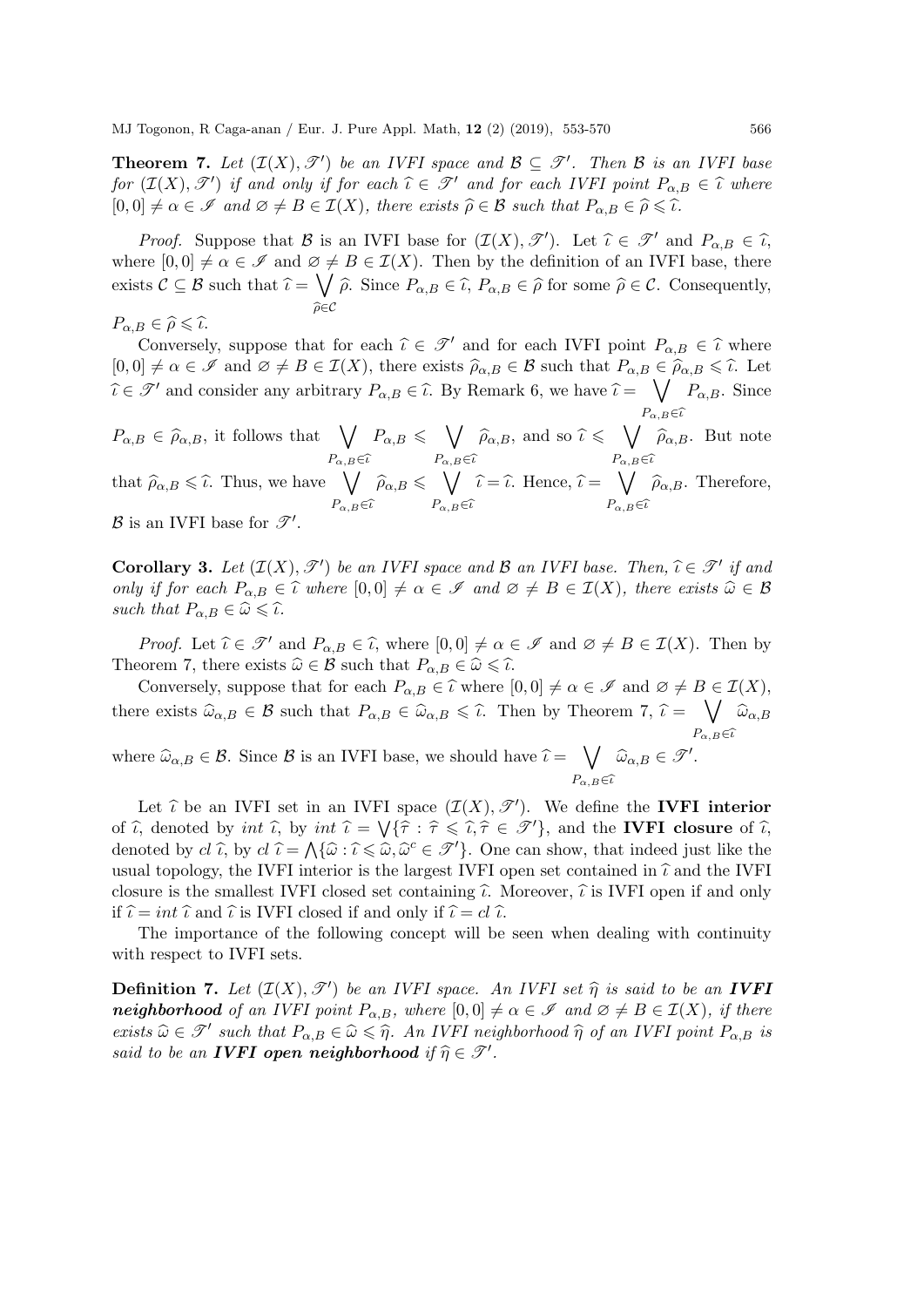Theorem 8. Let (I(X), T <sup>0</sup> ) be an IVFI space. Then <sup>η</sup><sup>b</sup> <sup>∈</sup> <sup>T</sup> <sup>0</sup> if and only if for every IVFI point  $P_{\alpha,B} \in \hat{\eta}$  where  $[0, 0] \neq \alpha \in \mathscr{I}$  and  $\varnothing \neq B \in \mathcal{I}(X)$ ,  $\hat{\eta}$  is an IVFI neighborhood of  $P_{\alpha,B}$ .

*Proof.* Let  $\hat{\eta} \in \mathscr{T}'$  and  $P_{\alpha,B} \in \hat{\eta}$  be an IVFI point where  $[0, 0] \neq \alpha \in \mathscr{I}$  and  $\emptyset \neq B \in \mathcal{I}(X)$ . Then by Theorem 3, there exists  $\widehat{\omega} \in \mathcal{B}$  where  $\mathcal{B}$  is an IVFI base for  $\mathcal{I}'$ such that  $P_{\alpha,B} \in \hat{\omega} \leq \hat{\eta}$ . But note that every members of B are basic IVFI open sets of  $\mathscr{T}'$ , and so  $\hat{\omega} \in \mathscr{T}'$ . Thus, there exists  $\hat{\omega} \in \mathscr{T}'$  such that  $P_{\alpha,B} \in \hat{\omega} \leq \hat{\eta}$ . Hence,  $\hat{\eta}$  is an WEI poighborhood of  $P_{\alpha,B}$ . IVFI neighborhood of  $P_{\alpha,B}$ .

Conversely, suppose that for every IVFI point  $P_{\alpha,B} \in \hat{\eta}$  where  $[0, 0] \neq \alpha \in \mathscr{I}$  and  $\emptyset \neq B \in \mathcal{I}(X)$ ,  $\widehat{\eta}$  is an IVFI neighborhood of  $P_{\alpha,B}$ . Then there exists  $\widehat{\omega}_{\alpha,B} \in \mathcal{I}'$  such that  $P_{\alpha,B} \in \hat{\omega}_{P_{\alpha,B}} \leq \hat{\eta}$ . By Theorem 7,  $\hat{\eta} = \bigvee_{P_{\alpha,B} \in \hat{\mathcal{P}}} \hat{\omega}_{\alpha,B}$ . Since each  $\hat{\omega}_{\alpha,B} \in \mathcal{F}'$ , we have  $P_{\alpha, B} \! \in \! \widehat{\eta}$ 

 $\bigvee_{\widehat{\alpha}} \widehat{\omega}_{P_{\alpha,B}} \in \mathscr{T}'$ . Hence,  $\widehat{\eta} \in \mathscr{T}'$ .  $P_{\alpha,B} \in \widehat{\eta}$ 

Due to Theorem 2, we have the following result which is an instance of the difference of the IVFI topology from the usual topology.

**Theorem 9.** Let  $\hat{\iota}$  be an IVFI set in an IVFI space  $(\mathcal{I}(X), \mathcal{T}')$ . Then, int  $\hat{\iota} \leq (cl \ \hat{\iota}^c)^c$ and  $cl \hat{\iota} \leqslant (int \hat{\iota}^c)^c$ .

*Proof.* Let  $\hat{\iota}$  be an IVFI set in an IVFI space  $(\mathcal{I}(X), \mathcal{I}')$ . Then

$$
\begin{aligned}\n\int \hat{t} \, dt \, \hat{t} &= \bigvee \{ \hat{\tau} : \hat{\tau} \leqslant \hat{t}, \ \hat{\tau} \in \mathcal{I}' \} \\
&\leqslant \bigvee \{ (\hat{\tau}^c)^c : (\hat{\tau}^c)^c \leqslant (\hat{t}^c)^c, \ \hat{\tau} \in \mathcal{I}' \} \\
&= \left( \bigwedge \{ \hat{\tau}^c : \hat{t}^c \leqslant \hat{\tau}^c, \ \hat{\tau} \in \mathcal{I}' \} \right)^c \\
&= (cl \ \hat{t}^c)^c\n\end{aligned}
$$

and

$$
cl \ \hat{\iota} = \bigwedge \{ \hat{\omega} : \hat{\iota} \leq \hat{\omega}, \ \hat{\omega}^c \in \mathcal{I}' \} \n\leq \bigwedge \{ (\hat{\omega}^c)^c : (\hat{\iota}^c)^c \leq (\hat{\omega}^c)^c, \ \hat{\omega}^c \in \mathcal{I}' \} \n= \left( \bigvee \{ \hat{\omega}^c : \hat{\omega}^c \leq \hat{\iota}^c, \ \hat{\omega}^c \in \mathcal{I}' \} \right)^c \n= (int \ \hat{\iota}^c)^c.
$$

We next make precise what we mean by continuity with respect to IVFI sets. Let  $f: X \to Y$  be a one-to-one map and  $\mathcal{I}(X)$  be an ideal on X. Then,  $f(\mathcal{I}(X))$  is an ideal on Y, by Theorem 3, and by Proposition 2,  $f^{-1}(f(\mathcal{I}(X))) = \mathcal{I}(X)$ .

**Definition 8.** Let  $f : X \to Y$  be a one-to-one map and  $\mathcal{I}(X)$  be an ideal on X. Let  $\mathcal{I}'_1$ and  $\mathcal{T}'_2$  be IVFI topologies on  $\mathcal{I}(X)$  and  $f(\mathcal{I}(X))$ , respectively. The map f is said to be **IVFI continuous** if  $f^{-1}[\tilde{\iota}] \in \mathscr{T}'_1$ , for all  $\tilde{\iota} \in \mathscr{T}'_2$ .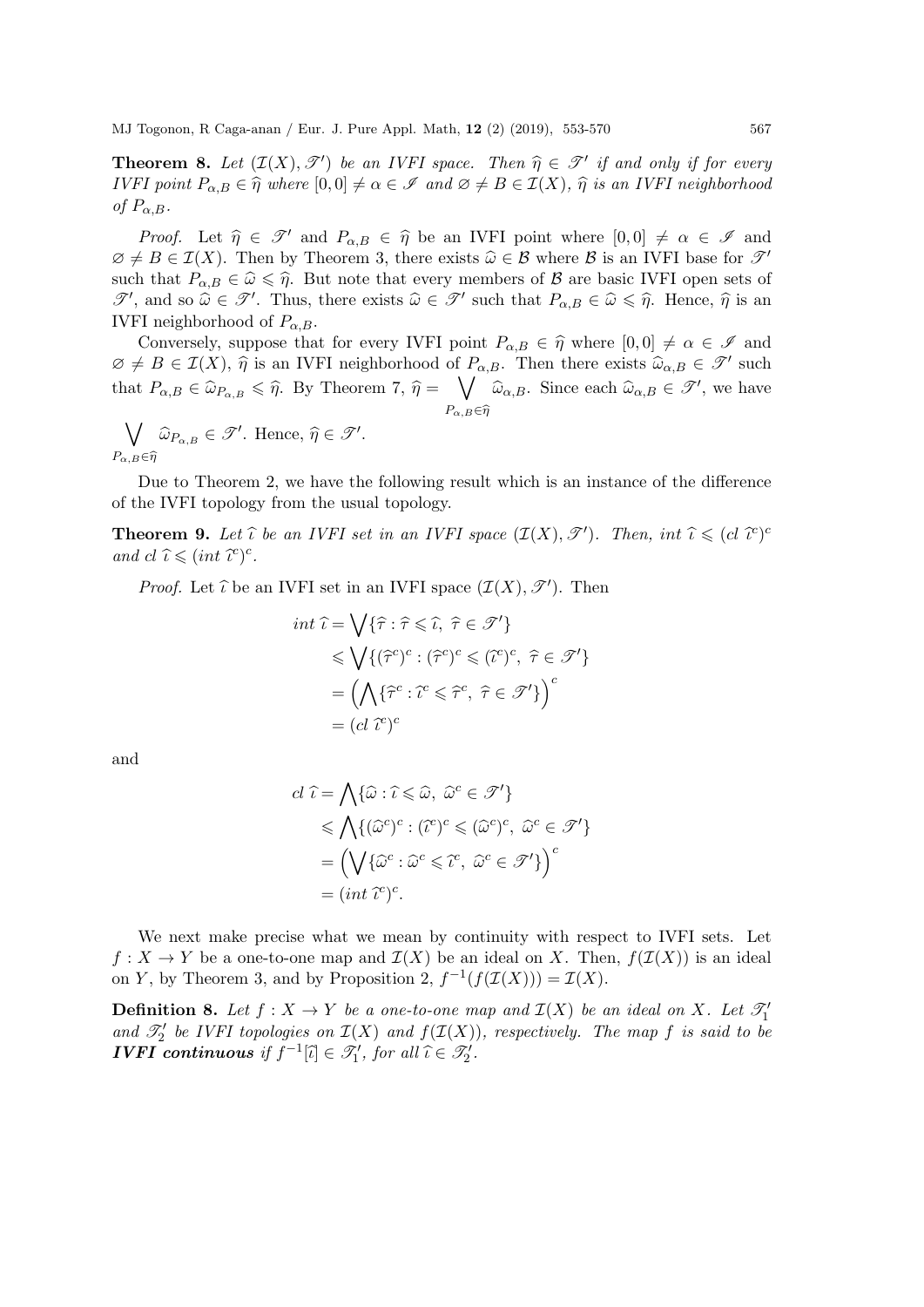The next theorem characterizes the IVFI continuous maps.

**Theorem 10.** Let  $f: X \to Y$  be a one-to-one map and  $\mathcal{I}(X)$  be an ideal on X. Let  $\mathcal{I}(Y) = f(\mathcal{I}(X))$ . Moreover, let  $(\mathcal{I}(X), \mathcal{T}'_1)$  and  $(\mathcal{I}(Y), \mathcal{T}'_2)$  be IVFI spaces of  $\mathcal{I}(X)$  and  $\mathcal{I}(Y)$ , respectively. Then the following statements are equivalent:

- (i) the function  $f$  is IVFI continuous;
- (ii) the inverse image of every IVFI closed set is IVFI closed;
- (iii) for each IVFI point  $P_{\alpha,B}$ , the inverse of every neighborhood of  $f[P_{\alpha,B}]$  under f is neighborhood of  $P_{\alpha,B}$ ;
- (iv) for each IVFI point  $P_{\alpha,B}$  and each neighborhood  $\hat{\eta}$  of  $f[P_{\alpha,B}]$ , there is a neighborhood  $\widehat{\eta}'$  of  $P_{\alpha,B}$  such that  $f[\widehat{\eta}'] = \widehat{\eta}$  whenever f is onto;
- (v)  $f[cl \ \hat{\iota}] \leq d \ f[\hat{\iota}]$  for all  $\hat{\iota} \in \mathscr{I}^{\mathcal{I}(X)}$ ; and
- (vi)  $cl \ f^{-1}[\widehat{\omega}] \leq f^{-1}[cl \ \widehat{\omega}]$  for all  $\widehat{\omega} \in \mathscr{I}^{\mathcal{I}(Y)}$ , whenever f is onto.

Proof. (i)  $\iff$  (ii)

Suppose that f is IVFI continuous. Let  $\hat{\iota}$  be an IVFI closed set in  $\mathscr{I}^{I(Y)}$ . Then  $\hat{\iota}^c \in \mathscr{T}'_2$ . Since f is IVFI continuous,  $f^{-1}[\tilde{c}^c] \in \mathcal{I}_1'$ . Note that by Theorem 5  $(i)$ ,  $f^{-1}[\tilde{c}^c] = (f^{-1}[\tilde{c}])^c$ .<br>Thus,  $f^{-1}[\tilde{c}^c]$  is an IVFI closed set in  $\tilde{d}^{L(X)}$ . Thus,  $f^{-1}[\tilde{\iota}]$  is an IVFI closed set in  $\mathscr{I}^{I(X)}$ .<br>Conveniently suppose that the inverse im-

Conversely, suppose that the inverse image of every IVFI closed set is IVFI closed. Let  $\hat{\tau} \in \mathcal{I}_2'$ . Then  $\hat{\tau}^c$  is an IVFI closed set in  $\mathcal{I}^{(Y)}$ . By assumption,  $f^{-1}[\hat{\tau}^c]$  is an IVFI closed set in  $\mathcal{I}^{(X)}$ . Note that by Theorem 5 (i)  $(f^{-1}[\hat{\tau}])^c = f^{-1}[\hat{\tau}^c]$ . Thus,  $f^{-1}[\hat{\tau}] \in \$ closed set in  $\mathscr{I}^{I(X)}$ . Note that by Theorem 5 (*i*),  $(f^{-1}[\hat{\tau}])^c = f^{-1}[\hat{\tau}^c]$ . Thus,  $f^{-1}[\hat{\tau}] \in \mathscr{T}'_1$ .<br>Hence f is IVEI continuous Hence, f is IVFI continuous.

 $(ii) \iff (vi)$ 

Suppose that the inverse image of every IVFI closed set is IVFI closed. Let  $\hat{\omega}$  be an IVFI closed set in  $\mathscr{I}^{\mathcal{I}(Y)}$ . Then by assumption,  $f^{-1}[\widehat{\omega}]$  is an IVFI closed set in  $\mathscr{I}^{\mathcal{I}(X)}$ . IVFI closed set in  $\mathscr{I}^{(X)}$ . Then by assumption,  $f^{-1}[\hat{\omega}]$  is an IVFI closed set in  $\mathscr{I}^{(X)}$ .<br>Thus,  $cl \ f^{-1}[\hat{\omega}] = f^{-1}[\hat{\omega}]$ . But  $\hat{\omega} \le cl \ \hat{\omega}$  for all  $\hat{\omega} \in \mathscr{I}^{(Y)}$ , and so  $f^{-1}[\hat{\omega}] \le f^{-1}[cl \ \hat{\omega}]$ .<br>Hen

Conversely, suppose that  $cl f^{-1}[\hat{\omega}] \leq f^{-1}[cl \hat{\omega}]$  for all  $\hat{\omega} \in \mathscr{I}^{(Y)}$  whenever f is onto. Let  $\hat{\omega}$  be an IVFI closed set in  $\mathscr{I}^{I(Y)}$ . Then by assumption,  $cl f^{-1}[\hat{\omega}] \leq f^{-1}[cl \hat{\omega}]$ .<br>Since  $\hat{\omega}$  be an IVFI closed set in  $\mathscr{I}^{I(Y)}$  at  $\hat{\omega} = \hat{\omega}$  and set  $f^{-1}[cl \hat{\omega}] = f^{-1}[\hat{\omega}]$ . Since  $\hat{\omega}$  be an IVFI closed set in  $\mathscr{I}^{I(Y)}$ ,  $cl \hat{\omega} = \hat{\omega}$ , and so  $f^{-1}[cl \hat{\omega}] = f^{-1}$ <br> $f^{-1}[\hat{\omega}] \leq cl \{f^{-1}[\hat{\omega}] \leq f^{-1}[\hat{\omega}] \leq cl \{f^{-1}[\hat{\omega}] \leq \sum_{i=1}^{N} f^{-1}[\hat{\omega}] \leq cl \{f^{-1}[\hat{\omega}] \}$ Since  $\hat{\omega}$  be an IVFI closed set in  $\mathscr{I}^{L(Y)}$ ,  $cl \hat{\omega} = \hat{\omega}$ , and so  $f^{-1}[cl \hat{\omega}] = f^{-1}[\hat{\omega}]$ . But  $f^{-1}[\hat{\omega}] \leqslant cl \ f^{-1}[\hat{\omega}] \leqslant f^{-1}[\hat{\omega}] \leqslant cl \ f^{-1}[\hat{\omega}]$ . Thus,  $cl \ f^{-1}[\hat{\omega}] = f^{-1}[\hat{\omega}]$ .<br>Hence  $f^{-1}[\hat{\omega}]$  is an IVF Hence,  $f^{-1}[\widehat{\omega}]$  is an IVFI closed set in  $\mathscr{I}^{\mathcal{I}(X)}$ .

 $(vi) \iff (v)$ 

Suppose that  $cl f^{-1}[\widehat{\omega}] \leq f^{-1}[cl \widehat{\omega}]$  for all  $\widehat{\omega} \in \mathscr{I}^{\mathcal{I}(Y)}$  whenever f is onto. Let  $\widehat{\iota} \in K$ <br>  $(K)$  and put  $\widehat{\omega} = f[\widehat{\omega}] \subset \mathscr{I}^{\mathcal{I}(Y)}$ . Then by assumption  $cl f^{-1}[\widehat{\omega}] \leq f^{-1}[cl \widehat{\omega}]$  that is  $\mathscr{I}^{I(X)}$  and put  $\hat{\omega} = f[\hat{\iota}] \in \mathscr{I}^{I(Y)}$ . Then by assumption,  $cl \ f^{-1}[\hat{\omega}] \leq f^{-1}[cl \hat{\omega}]$ , that is  $cl \ f^{-1}[f[\hat{\iota}]] \leq f^{-1}[cl \hat{\iota}]$ . Note that by Theorem 5  $(vi)$ ,  $\hat{\iota} \leq f^{-1}[f[\hat{\iota}]]$ , and so  $cl \hat{\iota} \leq cl \ f^{-1}[f[\hat{\$ Since f is onto, by Theorem 5 (v),  $f[f^{-1}[cl\ f[\tilde{l}]]] = cl\ f[\tilde{l}]$ . Hence,  $f[cl\ \tilde{l}] \leq cl\ f[\tilde{l}]$ .<br>Convenience that  $f[d\ \tilde{l}] \leq cl\ f[\tilde{l}]$  for all  $\tilde{l} \in \mathscr{A}^{I(X)}$ . Let  $\tilde{l} \in \mathscr{A}^{I}$ 

Conversely, suppose that  $f[c] \leq cl$   $f[\tilde{c}]$  for all  $\tilde{c} \in \mathscr{I}^{I(X)}$ . Let  $\tilde{c} \in \tilde{\mathscr{I}}^{I(Y)}$  and  $\tilde{c} = f^{-1}[\tilde{c}] \subset \tilde{\mathscr{I}}^{I(X)}$ . Then by assumption  $f[c]$   $\tilde{c} \leq cl$   $f[\tilde{c}]$  that is  $f[c]$   $f^{-1}[\tilde{c}]$ put  $\hat{\iota} = f^{-1}[\hat{\omega}] \in \mathscr{I}^{I(X)}$ . Then by assumption,  $f[cl \hat{\iota}] \leqslant cl \hat{f}[\hat{\iota}]$ , that is  $f[cl \hat{f}^{-1}[\hat{\omega}]] \leqslant$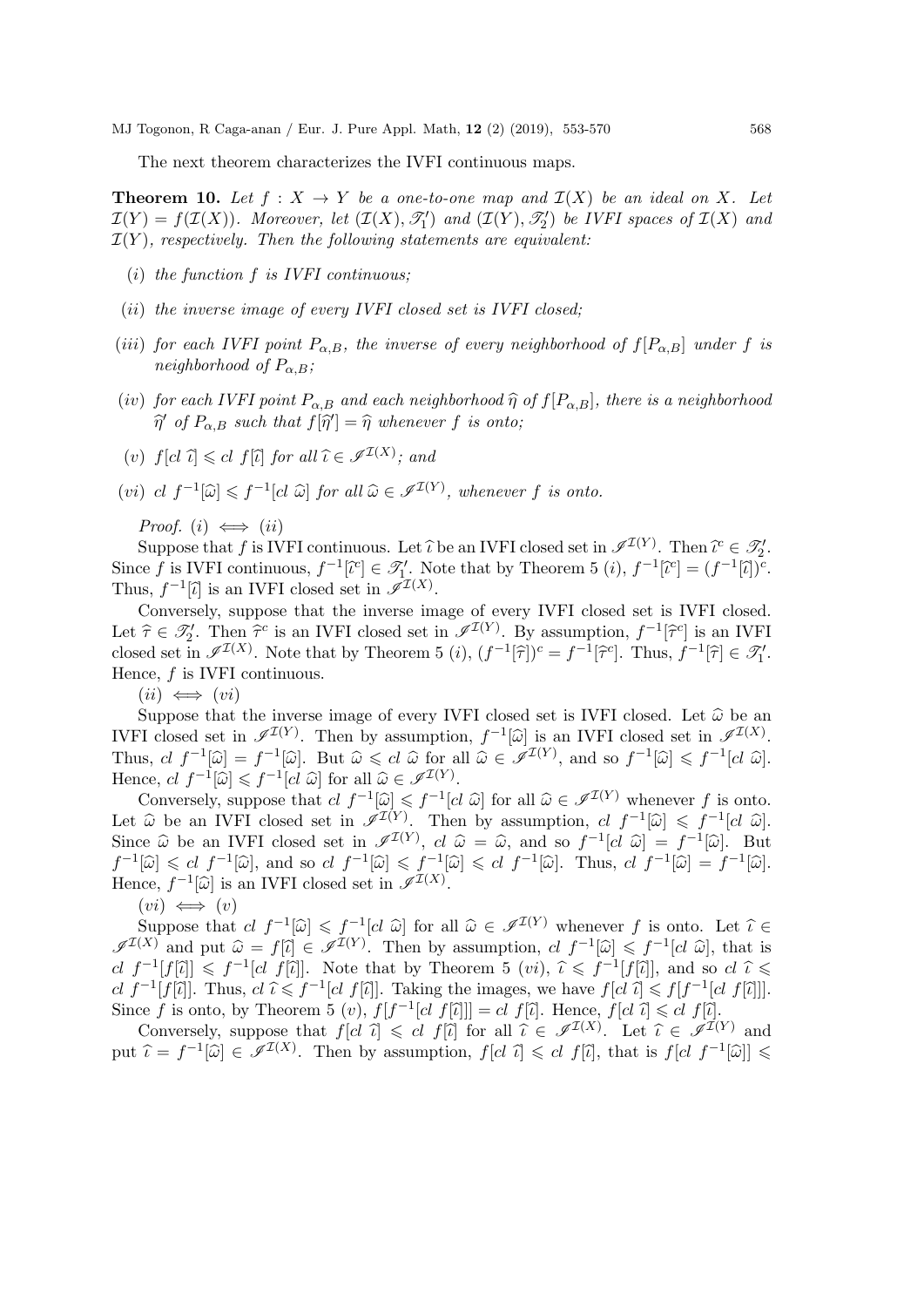#### REFERENCES 569

cl  $f[f^{-1}[\hat{\omega}]]$ . Let f be an onto function. Note that by Theorem 5  $(v)$ ,  $f[f^{-1}[\hat{\omega}]] = \hat{\omega}$ , and<br>so al  $f[f^{-1}[\hat{\omega}]] = el \hat{\omega}$ . Thus,  $f[d, f^{-1}[\hat{\omega}]] \leq el \hat{\omega}$ . Taking the inverse images, we have so cl  $f[f^{-1}[\hat{\omega}]] = cl \hat{\omega}$ . Thus,  $f[cl \ f^{-1}[\hat{\omega}]] \leq cl \hat{\omega}$ . Taking the inverse images, we have  $f^{-1}[cl] \ f^{-1}[\hat{\omega}]] \leq f^{-1}[cl] \ \leq \ f^{-1}[cl] \ \leq \ f^{-1}[cl] \ \leq \ \frac{1}{\Gamma}$  $f^{-1}[f[cl \ f^{-1}[\hat{\omega}]]] \leq f^{-1}[cl \ \hat{\omega}]$ . By Theorem 5  $(vi)$ , we have  $cl \ f^{-1}[\hat{\omega}] \leq f^{-1}[f[cl \ f^{-1}[\hat{\omega}]]]$ .<br>Thus  $cl \ f^{-1}[\hat{\omega}] \leq f^{-1}[cl \ \hat{\omega}]$ . Thus,  $cl f^{-1}[\widehat{\omega}] \leq f^{-1}[cl \widehat{\omega}].$ <br>(iii)  $\longleftrightarrow$  (iv)

 $(iii) \iff (iv)$ 

Suppose that for each IVFI point  $P_{\alpha,B}$ , the inverse of every neighborhood of  $f[P_{\alpha,B}]$ under f is a neighborhood of  $P_{\alpha,B}$ . Let  $P_{\alpha,B}$  be an IVFI point in  $\mathscr{I}^{I(X)}$  and  $\hat{\eta}$  be a neighborhood of  $f[P_{\alpha,B}]$ . Then by assumption, there is a neighborhood  $f^{-1}[\hat{\eta}]$  of  $P_{\alpha,B}$ .<br>Take  $\hat{\mathcal{A}} = f^{-1}[\hat{\mathcal{A}}]$ . Thus,  $f[\hat{\mathcal{A}}] = f[f^{-1}[\hat{\mathcal{A}}]] = \hat{\mathcal{A}}$  whenever f is onto Take  $\hat{\eta} = f^{-1}[\hat{\eta}]$ . Thus,  $f[\hat{\eta}'] = f[f^{-1}[\hat{\eta}]] = \hat{\eta}$  whenever f is onto.<br>Convergely suppose that for each U/FI point  $P$  - and each point

Conversely, suppose that for each IVFI point  $P_{\alpha,B}$  and each neighborhood  $\hat{\eta}$  of  $f[P_{\alpha,B}],$ there is a neighborhood  $\hat{\eta}'$  of  $P_{\alpha,B}$  such that  $f[\hat{\eta}'] = \hat{\eta}$  whenever f is onto. Let  $P_{\alpha,B}$  be<br>on WEI point in  $\mathscr{J}^{(X)}$  and  $\hat{\kappa}$  be a neighborhood of  $f[D_{\alpha-}]$ . Then by equivalent there an IVFI point in  $\mathscr{I}^{I(X)}$  and  $\hat{\eta}$  be a neighborhood of  $f[P_{\alpha,B}]$ . Then by assumption, there is a neighborhood  $\hat{\eta}'$  of  $P_{\alpha,B}$  such that  $f[\hat{\eta}'] = \hat{\eta}$ . But note that by Theorem 5 (v),<br> $f[f^{-1}(\hat{\alpha})] = \hat{\alpha}$  whenever f is onto Take  $\hat{\alpha}' = f^{-1}(\hat{\alpha})$  so that  $f^{-1}(\hat{\alpha})$  is a neighborhood of  $f[f^{-1}[\hat{\eta}]]=\hat{\eta}$  whenever f is onto. Take  $\hat{\eta}'=f^{-1}[\hat{\eta}]$  so that  $f^{-1}[\hat{\eta}]$  is a neighborhood of  $P_{\alpha,B}$ .

 $(iv) \iff (i)$ 

Suppose that for each IVFI point  $P_{\alpha,B}$  and each neighborhood  $\hat{\eta}$  of  $f[P_{\alpha,B}]$ , there is a neighborhood  $\hat{\eta}$  of  $P_{\alpha,B}$  such that  $f[\hat{\eta}'] = \hat{\eta}$  whenever f is onto. Let  $\hat{\eta} \in \mathcal{I}'_2$  and  $P_{\alpha}$  be an WEI point in  $\mathcal{J}(X)$ . By assumption  $\hat{\mathcal{I}}$  is a neighborhood of  $f[P_{\alpha-1}]$ . Thus  $P_{\alpha,B}$  be an IVFI point in  $\mathscr{I}^{I(X)}$ . By assumption,  $\hat{\eta}$  is a neighborhood of  $f[P_{\alpha,B}]$ . Thus, there exists a neighborhood  $\hat{\mathscr{U}}$  of  $P_{\alpha,B}$  and that  $f[\hat{\mathscr{U}}] = \hat{\mathscr{U}}$ . Taking the inverse images there exists a neighborhood  $\hat{\eta}'$  of  $P_{\alpha,B}$  such that  $f[\hat{\eta}'] = \hat{\eta}$ . Taking the inverse images,<br> $f^{-1}[f[\hat{\alpha}]] = f^{-1}[\hat{\alpha}]$ . Note that by Theorem 5 (*ad)*  $\hat{\alpha}' \leq f^{-1}[f[\hat{\alpha}]]$  and so  $\hat{\alpha}' = f^{-1}[\hat{\alpha}]$ .  $f^{-1}[f[\hat{\eta}]] = f^{-1}[\hat{\eta}]$ . Note that by Theorem 5 (*vi*),  $\hat{\eta}' \leq f^{-1}[f[\hat{\eta}]]$ , and so  $\hat{\eta}' = f^{-1}[\hat{\eta}]$ .<br>Thus by Theorem 8  $f^{-1}[\hat{\alpha}] \subset \hat{\mathscr{U}}'$  Hongo f is WEI continuous. Thus, by Theorem 8,  $f^{-1}[\hat{\eta}] \in \mathscr{T}'_1$ . Hence, f is IVFI continuous.<br>Conversely, suppose that f is IVFI continuous. Let  $P$  - he

Conversely, suppose that f is IVFI continuous. Let  $P_{\alpha,B}$  be an IVFI point in  $\mathscr{I}^{I(X)}$ and  $\hat{\eta}$  be a neighborhood of  $f[P_{\alpha,B}]$ . Then there exists  $\hat{\omega} \in \mathscr{T}_2'$  such that  $f[P_{\alpha,A}] \in \hat{\omega} \leq \hat{\eta}$ .<br>Taking the inverse images we have  $f^{-1}[f[D_{\alpha}]] \subset f^{-1}[\hat{\omega}] \leq f^{-1}[\hat{\omega}]$ . Note that by Theorem Taking the inverse images, we have  $f^{-1}[f[P_{\alpha,B}]] \in f^{-1}[\hat{\omega}] \leq f^{-1}[\hat{\eta}]$ . Note that by Theorem<br>5 (*vi*),  $P_{\alpha,B} \leq f^{-1}[f[P_{\alpha,B}]]$ , and so  $P_{\alpha,B} \in f^{-1}[\hat{\omega}] \leq f^{-1}[\hat{\eta}]$ . Since f is continuous,<br> $f^{-1}[\hat{\omega}] \subset \mathcal{U}$ . Hence  $f^{-1}[\widehat{\omega}] \in \mathcal{I}'_1$ . Hence,  $f^{-1}[\widehat{\eta}]$  is a neighborhood of  $P_{\alpha,B}$ . Take  $\widehat{\eta}' = f^{-1}[\widehat{\eta}]$ . Taking the images, we have  $f[\hat{\eta}] = f[f^{-1}[\hat{\eta}]] = \hat{\eta}$ , whenever f is onto. Hence,  $f[\hat{\eta}] = \hat{\eta}$ .

### Acknowledgements

The first author was supported by the Department of Science and Technology (DOST) of the Philippines and the second author by the Premier Research Institute of Science and Mathematics (PRISM) of the Mindanao State University–Iligan Institute of Technology (MSU–IIT).

#### References

- [1] D Dubois and H Prade (eds.). Fundamentals of Fuzzy Sets. Springer Science and Bussiness Media, 2012.
- [2] I Grattan-Guiness. Fuzzy membership mapped onto interval and many-valued quantities. Z. Math. Logik. Grundladen Math., 22:149–160, 1975.